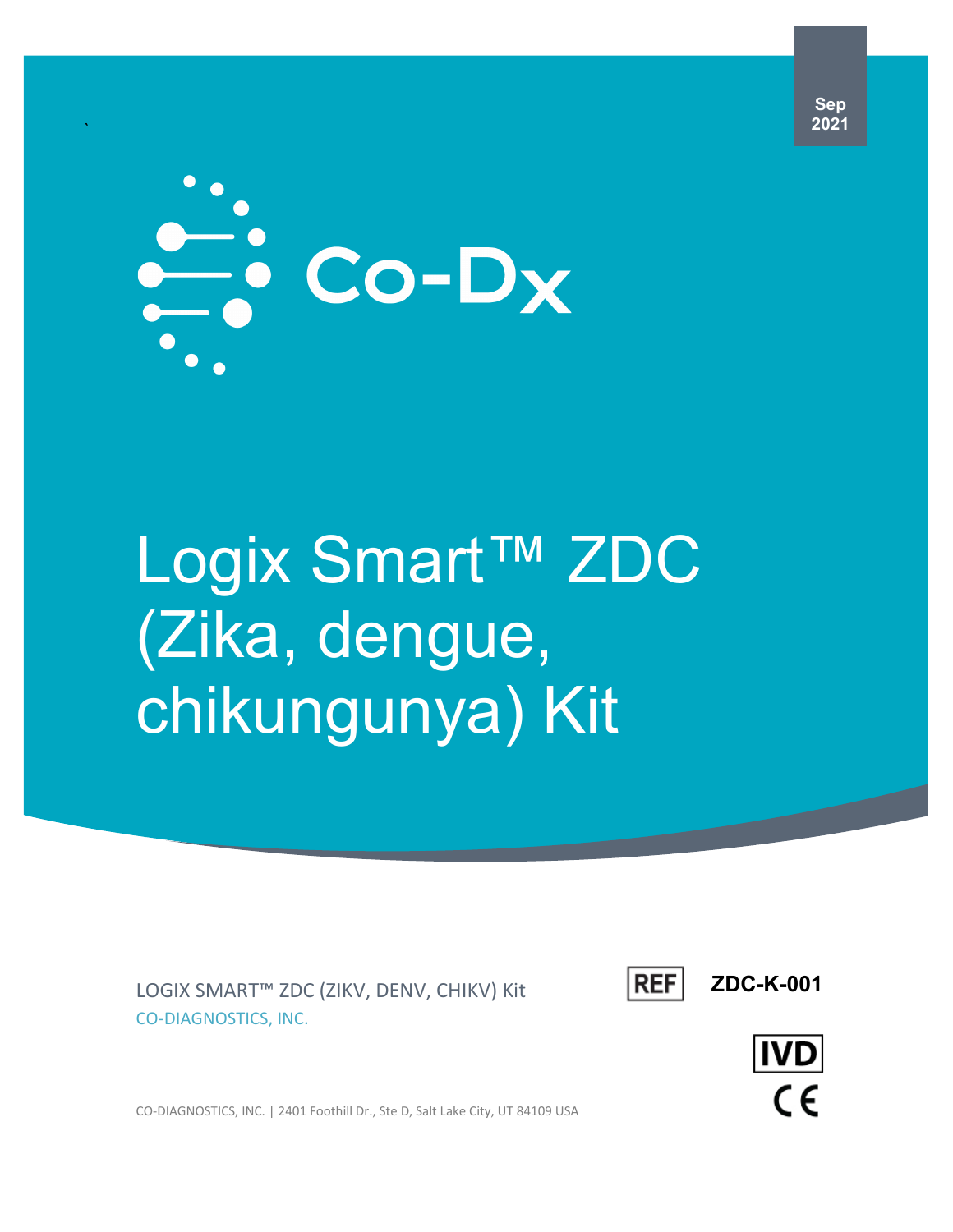

# **Table of Contents**

| $\mathbf{1}$ |                                                                              |  |
|--------------|------------------------------------------------------------------------------|--|
| 2            |                                                                              |  |
| 3            |                                                                              |  |
| 4            |                                                                              |  |
| 5            |                                                                              |  |
| 5.1          |                                                                              |  |
| 5.2          |                                                                              |  |
| 5.3          |                                                                              |  |
| 5.4          |                                                                              |  |
| 5.5          | Patient Sample Selection, Collection, Storage, and Handling Recommendations7 |  |
| 6            |                                                                              |  |
| 7            |                                                                              |  |
| 8            |                                                                              |  |
| 8.1          |                                                                              |  |
| 8.2          |                                                                              |  |
| 8.3          |                                                                              |  |
| 8.4          |                                                                              |  |
| 8.5          |                                                                              |  |
| 9            |                                                                              |  |
| 9.1          |                                                                              |  |
| 9.2          |                                                                              |  |
| 10           |                                                                              |  |
| 10.1         |                                                                              |  |
| 10.2         |                                                                              |  |
| 10.3         |                                                                              |  |
| 11           |                                                                              |  |
| 12           |                                                                              |  |
| 13           |                                                                              |  |
| 14           |                                                                              |  |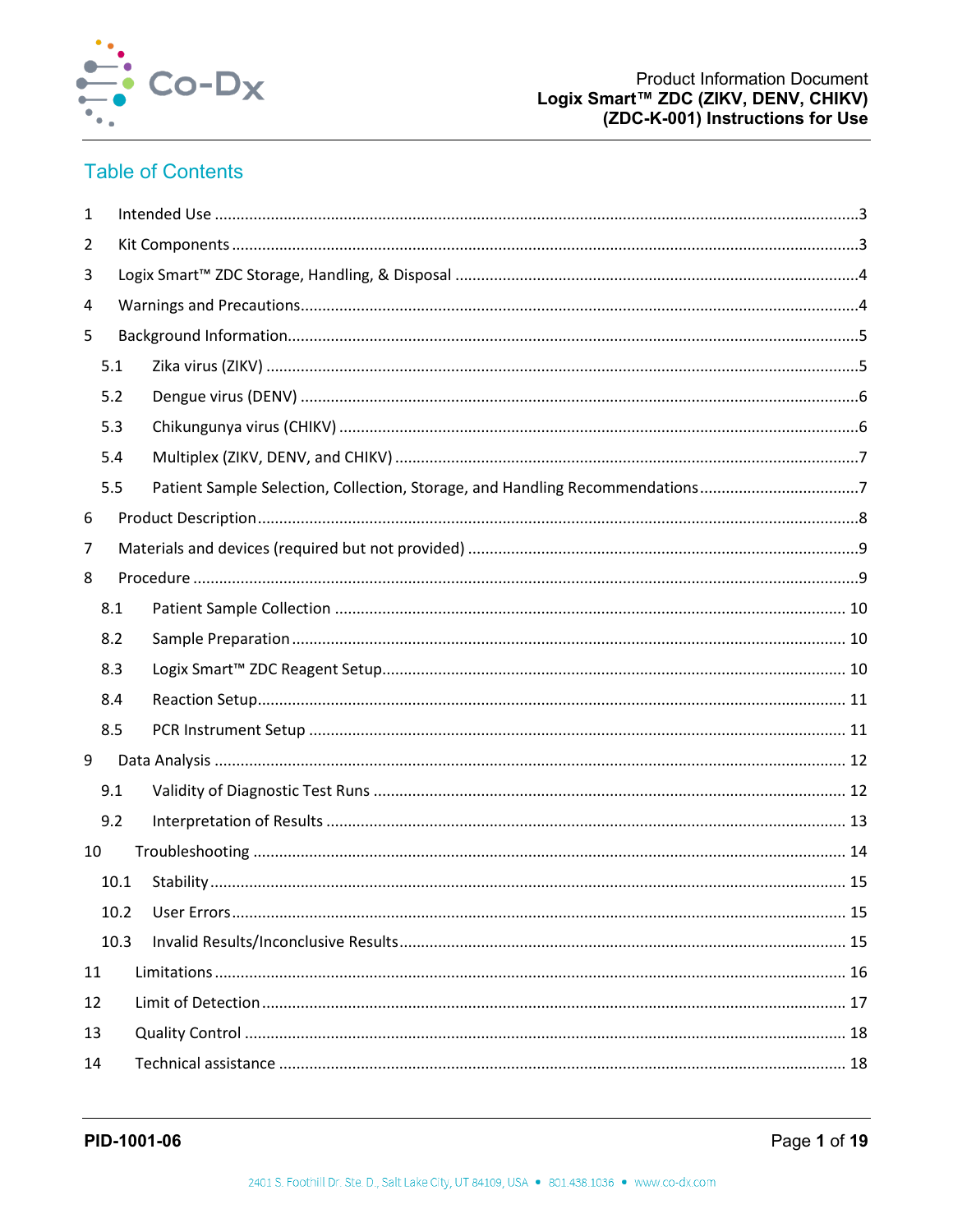

#### **Product Information Document** Logix Smart™ ZDC (ZIKV, DENV, CHIKV) (ZDC-K-001) Instructions for Use

| 16 |  |
|----|--|
|    |  |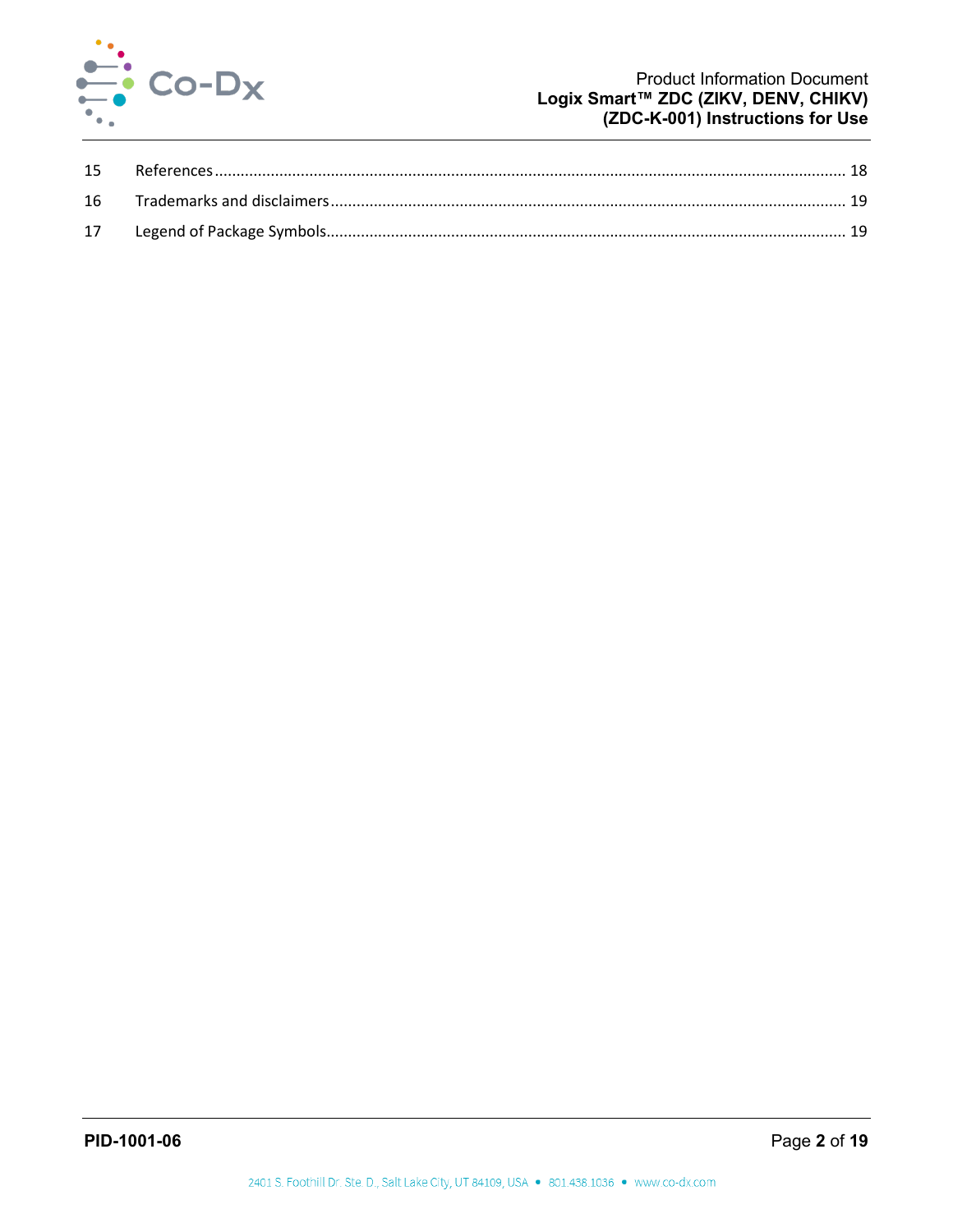



**Manufacturer:** Co-Diagnostics, Inc 2401 S Foothill Dr. Ste D Salt Lake City, UT 84109

Phone: +1 (801) 438-1036 Email: [info@co-dx.com](mailto:info@co-dx.com) Website: [www.co-dx.com](http://www.co-dx.com/)





**Authorized Representative:** mdi Europa GmbH Langenhagener Str. 71 D-30855 Hannover-Langenhagen **Germany** 

Phone: +49 511 39 08 95 30 Email: [info@mdi-europa.com](mailto:info@mdi-europa.com) Website: [www.mdi-europa.com](http://www.mdi-europa.com/)

# <span id="page-3-0"></span>**1 INTENDED USE**

The **Logix Smart™ ZDC (Zika, dengue, chikungunya)** kit is an *in vitro* diagnostic multiplex test, based on real-time PCR (qPCR) technology, for the simultaneous qualitative detection of the Zika (ZIKV), dengue types 1-4 (DENV), and chikungunya (CHIKV) virus specific RNA.

# <span id="page-3-1"></span>**2 KIT COMPONENTS**

| <b>Lid</b>   |                                                |               | <b>Catalog</b>    |                                                                    |                                 |
|--------------|------------------------------------------------|---------------|-------------------|--------------------------------------------------------------------|---------------------------------|
| <b>Color</b> | <b>Component</b>                               | <b>Symbol</b> | <b>Number</b>     | <b>Description</b>                                                 | <b>Amount</b>                   |
| <b>Brown</b> | Logix Smart™<br><b>ZDC Master Mix</b>          | MМ            | ZDC-MM-001        | Proprietary blend of<br>CoPrimers <sup>™</sup> and<br>PCR reagents | 1x500µL<br>(100 reactions)      |
| <b>Red</b>   | Logix Smart™<br><b>ZDC Positive</b><br>Control | <b>PC</b>     | ZDC-PC-001        | Proprietary blend of<br>target templates                           | $1x500\mu L$<br>(100 reactions) |
| <b>Clear</b> | Nuclease Free<br>Water                         | <b>NTC</b>    | <b>GEN-NF-001</b> | DNase/RNase-free<br>water                                          | 1x500µL<br>(100 reactions)      |

Kit Catalog Number is ZDC-K-001. Contact Sales at (801) 438-1036 ext. 01 to order.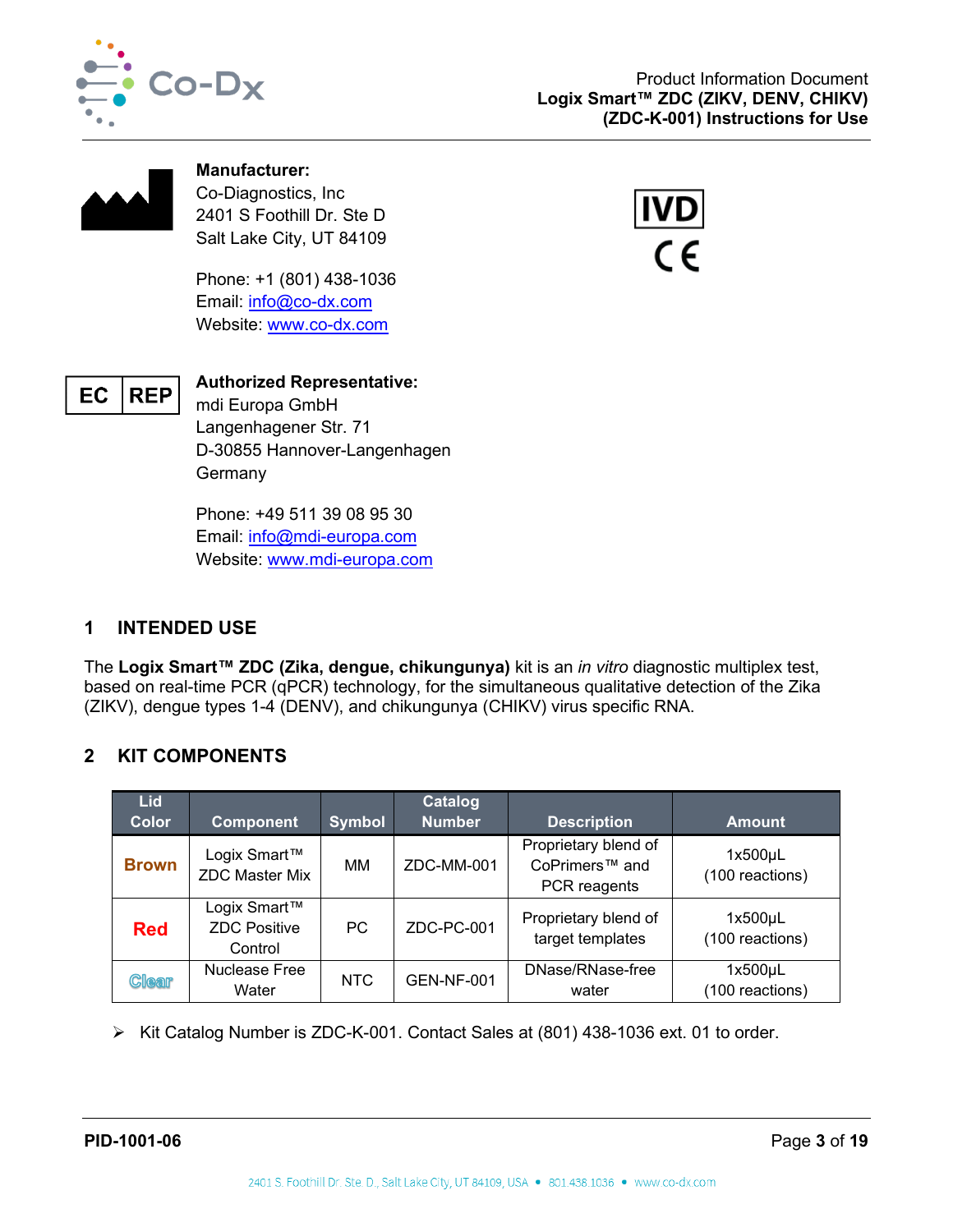

# <span id="page-4-0"></span>**3 LOGIX SMART™ ZDC STORAGE, HANDLING, & DISPOSAL**

- The **Logix Smart™ ZDC** kit is shipped on dry ice. The components of the kit should arrive frozen. If one or more of the components are not frozen upon receipt, or are compromised during shipment, contact your distributor for assistance.
	- $\circ$  Upon receipt of kit, laboratory should follow internal procedures for quality control.
- $\triangleright$  All components should be stored below -20 $^{\circ}$ C upon arrival to prevent degradation of reagents.
- $\triangleright$  Repeated thawing and freezing of components (more than four times) should be avoided, specifically the master mix, as this might affect the performance of the assay. The reagents should be frozen in multiple aliquots, if they are to be used intermittently.
- $\triangleright$  Co-Diagnostics recommends, storage between +2°C and +8°C should not exceed a period of 4 hours.
- $\triangleright$  If you work in an area prone to power outages, it is recommended to have a back-up generator for your freezer as well as a temperature data log system to ensure that the **Logix Smart™ ZDC** test kit remains frozen at -20°C.
- Protect **Master Mix** from light.
- $\triangleright$  Expired products should not be used, as the integrity of the components can not be quaranteed.
- $\triangleright$  The product is not a biological waste. See Safety Data Sheets for hazard classification. Disposal should be in accordance with applicable regional, national, and local laws and regulations.

# <span id="page-4-1"></span>**4 WARNINGS AND PRECAUTIONS**

# **WARNING!**



Read the *Instructions for Use* carefully before using the product. Before first use check the components for:

- $\triangleright$  Integrity
- $\triangleright$  Correct labelling
- $\triangleright$  Frozenness upon arrival

Users should pay attention to the following:

- $\triangleright$  Use of this product should be limited to personnel instructed and trained in the techniques of real-time PCR and *in vitro* diagnostic procedures.
- $\triangleright$  Patient samples should always be treated as infectious and/or biohazardous. Use standard precautions.
- $\triangleright$  Wear protective gloves, lab coat, and eye protection when handling patient samples. Always wear gloves when handling kit components.
- $\triangleright$  Always use DNase/RNase-free disposable pipette tips with filters.
- $\triangleright$  Use segregated working areas for sample preparation, reaction setup, and amplification/detection activities. The workflow in the laboratory should proceed in a unidirectional workflow. To prevent contamination, change gloves between areas.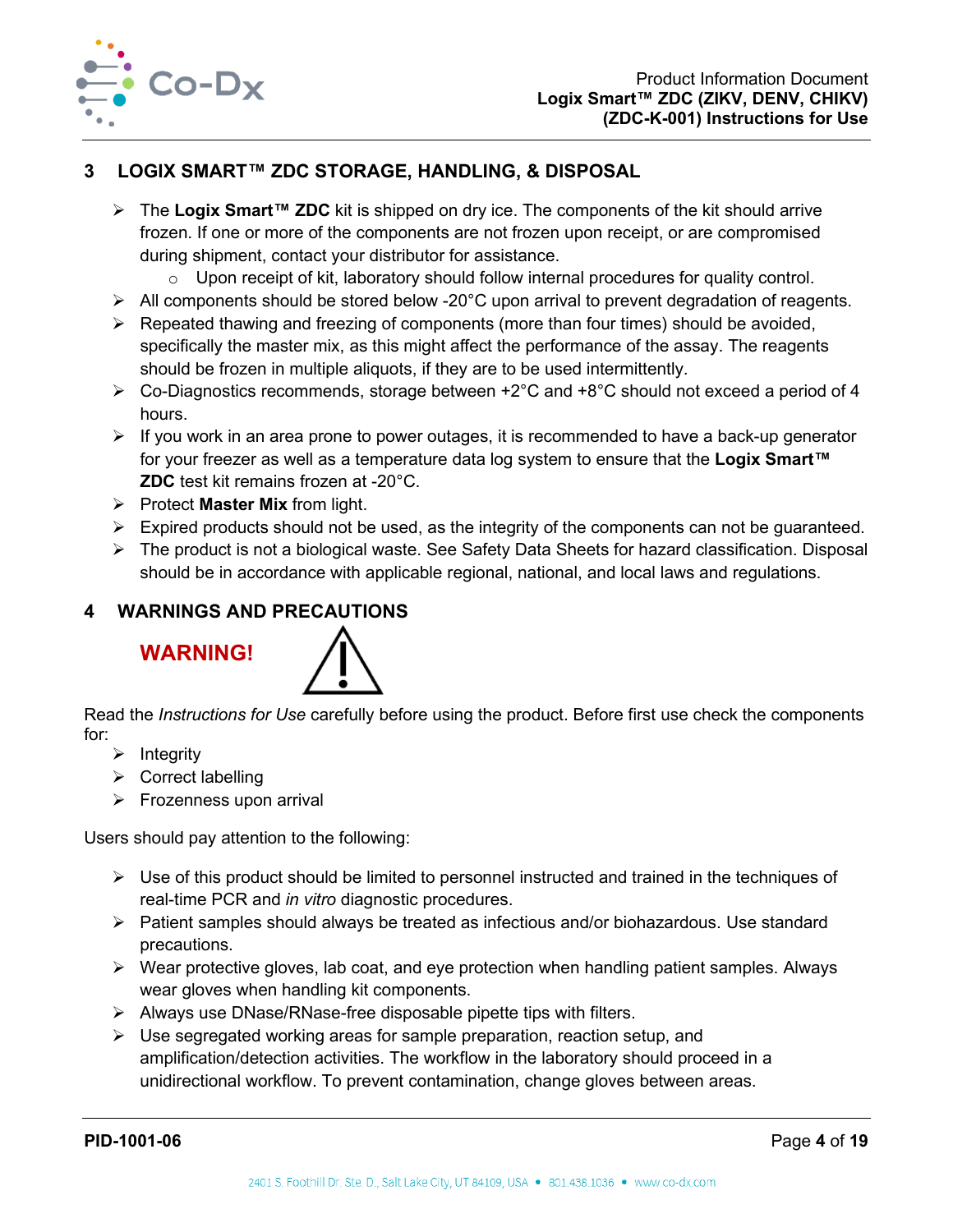

- $\triangleright$  Store and extract positive materials (specimen, controls, and amplicons) separately from other reagents. Dedicate supplies and equipment to separate working areas and do not move them from one area to another.
- Consult appropriate Safety data Sheets (SDS) for safety. The SDS for the **Logix Smart™ ZDC**  test kit is provided with the shipment. If not provided with shipment the SDS can be retrieved from Co-Diagnostics website at the link:<http://co-dx.com/resources/safety-data-sheets/>
- Do not collect samples for nucleic acid PCR assays, in Heparin (green top tube) or EDTA (purple top) tubes as these components are well-known PCR inhibitors. Preferably collect whole blood in serum separator tubes.
- $\triangleright$  Do not open the reaction tubes/plates post amplification.
- $\triangleright$  Do not autoclave reaction tubes/plates after the PCR, since this will not degrade the amplified nucleic acid and will pose a risk to the laboratory area to contamination.
- $\triangleright$  Do not use components of the kit that have passed expiration date.
- $\triangleright$  Discard sample and assay waste according to your local safety regulations.

# <span id="page-5-0"></span>**5 BACKGROUND INFORMATION**

## <span id="page-5-1"></span>**5.1 Zika virus (ZIKV)**

- **About:** Zika was first isolated in 1947 in monkeys found in the Zika Forest in Uganda. The first human cases were discovered in 1952 and since then outbreaks throughout Africa, the Americas, Asia, and the Pacific have been reported. Zika virus was not thought to be endemically transmitted in the Americas until the emergence in Brazil in 2015. There was a striking increase in reports of congenital microcephaly cases, which triggered a declaration of an international public health emergency (Araújo, et al., 2018). In this study Araújo et al. found direct correlation between microcephaly cases and Zika occurrences. Another study conducted in 2016 demonstrated that ZIKV infects and destroys human neuronal stem cells grown as neurospheres and brain organoids. These observations helped solidify the link between fetal ZIKV infection and the development of microcephaly (Relich & Loeffelholz, 2017). Due to this serious neurological sequelae found in 2018, the World Health Organization (WHO) issued the annual review of diseases where the priority for R&D investments for Zika has been raised (World Health Organization, 2018).
- **The Virus:** is an enveloped, single stranded (+) RNA virus part of the *Flaviviridae* family.
- **Transmission:** It is an arbovirus spread by the bite of infected mosquitos of the genus *Aedes*. *Aedes* mosquitos usually bite during the day (early morning and late afternoon/evening). Zika virus is also transmitted from mother to fetus during pregnancy, through sexual contact, transfusion of blood and blood products, and organ transplant (Zika virus, 2018) .
- **Signs and Symptoms:** Mild fever, skin rash, conjunctivitis, and muscle and joint pain.
- **Detection:** Infection can only be confirmed by laboratory testing of blood or other bodily fluids, such as urine, cerebrospinal fluid (CSF), or semen. Detection of Zika virus by means of realtime RT-PCR should be done early (up to 10 days) after illness onset. Antibody assays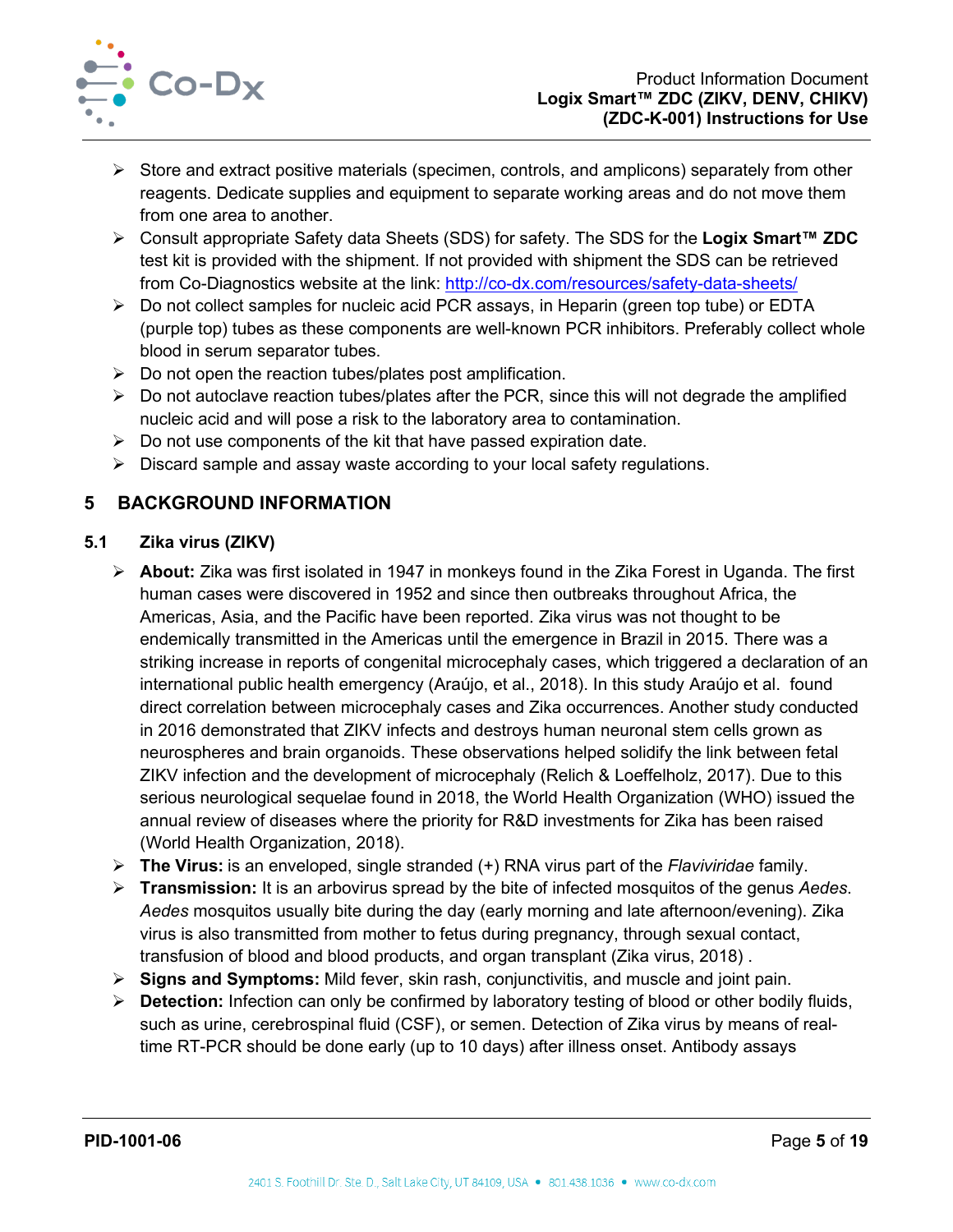

commonly cross-react with closely related flaviviruses and detection of neutralizing antibodies by plaque reduction assays is troublesome and can only be done in specialized laboratories.

## <span id="page-6-0"></span>**5.2 Dengue virus (DENV)**

- **About:** According to the World Health Organization Severe dengue was first recognized in the 1950s during the dengue epidemics in the Philippines and Thailand. Today, severe dengue affects most Asian and Latin American countries and has become a leading cause of hospitalization and death among children and adults in these regions (Dengue and severe dengue, 2019). There are 4 known serotypes of dengue (DENV 1-4). Immunity is acquired for long periods for each type, although the immunity to one type does not prevent the infection from the other types. What may cause in hyperendemic areas infection of dengue virus as frequent as up to four time per individual. The illness spectrum varies from asymptomatic, classic dengue fever, and severe or hemorrhagic dengue fever, which can be fatal (Wilder-Smith & Gubler, 2008). There is no specific treatment for dengue or severe dengue, but early detection and access to proper medical care lowers fatality rates below 1%. In many countries dengue fever is a reportable disease and must be registered with the responsible authority.
- **The virus:** is an enveloped, single stranded (+) RNA virus part of the Flaviviridae family.
- **Transmission:** Like Zika virus, dengue is an arbovirus spread by the bite of infected mosquitos of the genus *Aedes*. *Aedes* mosquitos usually bite during the day (early morning and late afternoon/evening). Patients who are already infected with the virus can transmit the infection (for 4-5 days; maximum 12) via bite from uninfected *Aedes* mosquitoes after their first symptoms appear (Dengue and severe dengue, 2019).
- **Signs and Symptoms:** Most common symptoms range from mild flu-like symptoms to rashes, hemorrhagic manifestations, and easy bruising. Symptoms usually occur 4-7 days after a mosquito bite and last 3-10 days.
- **Detection:** Infection of dengue can be confirmed by laboratory testing of blood (serum and plasma). Detection of dengue virus by means of real-time RT-PCR should be done within the first week after symptoms appear.

## <span id="page-6-1"></span>**5.3 Chikungunya virus (CHIKV)**

- **About:** Chikungunya is a mosquito (mainly by *Aedes albopictus*) spread disease that leads to painful rheumatic symptoms. The lineages of chikungunya are divided into two branches: West African (WA) and East/Central/South African (ECSA). The West African strains are more related to small outbreaks locally in Africa. The strains from ECSA lineage are the ones that spread largely through the world (Silva & Dermody, 2017).
- **The virus:** is a small enveloped, spherical, single stranded (+) RNA virus of the *Alphavirus*  genus of the family *Togaviridae*.
- **Transmission:** Like Zika and dengue virus, chikungunya is an arbovirus spread by the bite of infected mosquitos of the genus *Aedes*. *Aedes* mosquitos usually bite during the day (early morning and late afternoon/evening).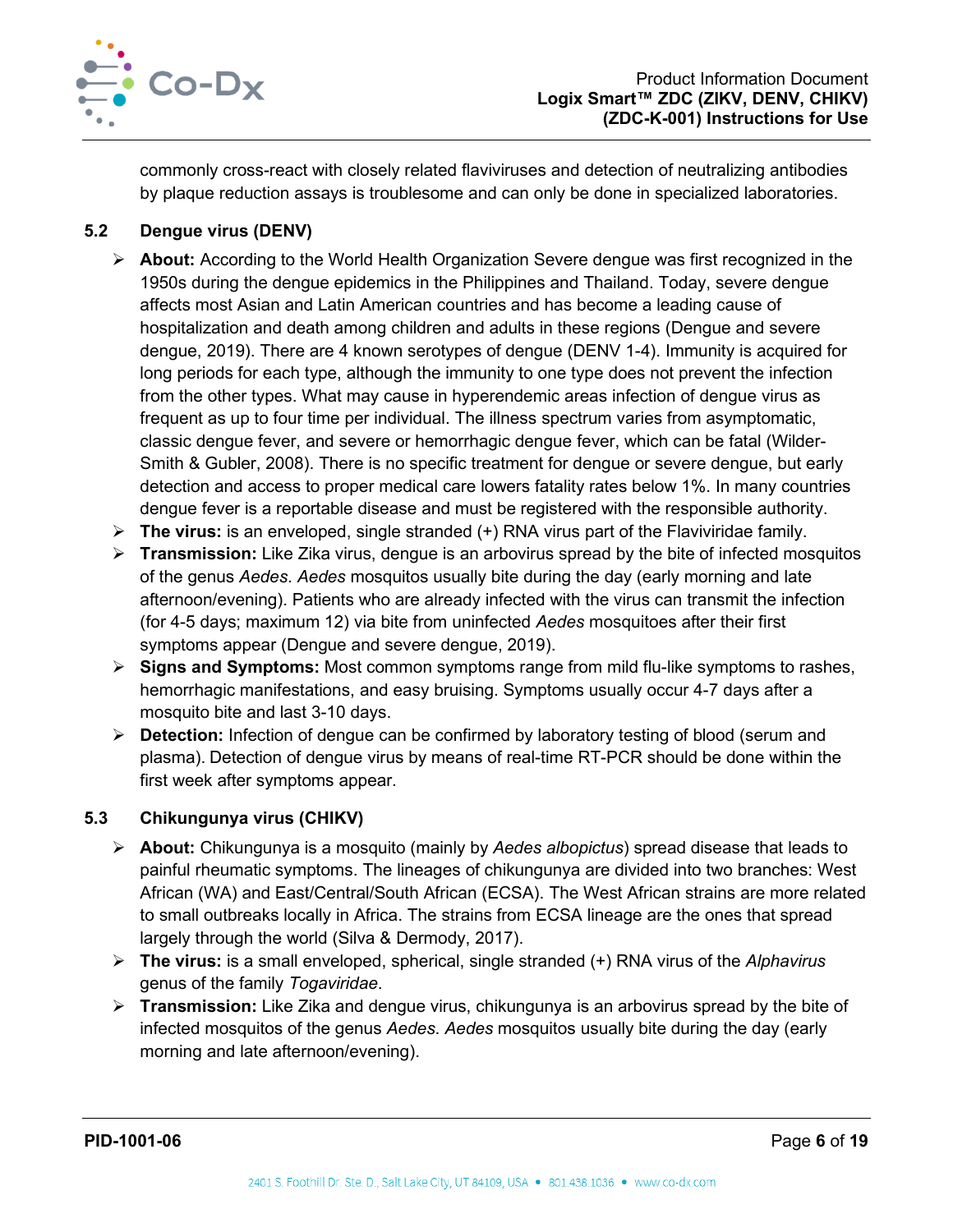

- **Signs and Symptoms:** The most common symptoms are fever, joint pain and swelling, headaches, muscle pain, and rashes. Symptoms usually occur 3-7 days after a mosquito bite. Patients can develop a post-acute or chronic arthropathy lasting 21 to 90 days in acute cases, and three months to more than two years in chronic cases (PAHO/WHO, 2017).
- **Detection:** Infection of chikungunya can be confirmed by laboratory testing of blood (serum and plasma). Detection of chikungunya virus by means of real-time RT-PCR should be done within 8 days after symptoms appear. Following in the viremic phase, IgM and IgG will be detectable towards the end of the week after start of symptoms.

## <span id="page-7-0"></span>**5.4 Multiplex (ZIKV, DENV, and CHIKV)**

Due to the relatively fast molecular evolution of RNA viruses, there is an inherent risk for any real-time RT-PCR-based test system that accumulation of mutations over time may lead to false negative results. This also makes the development of a vaccine particularly complicated. Make sure to always use the most current version of the **Logix Smart™ ZDC** test kit and avoid use of expired test kit components.

Transmission and symptoms of all three viruses are similar. Therefore, fast and accurate laboratory diagnosis is essential for case management. The **Logix Smart™ ZDC** is a useful tool to detect all three viruses simultaneously, Making for a faster diagnosis and treatment for the patient.

#### <span id="page-7-1"></span>**5.5 Patient Sample Selection, Collection, Storage, and Handling Recommendations**

The sample selection, collection, storage, and handling play an essential part on the performance of nucleic acid assays. Thus, valuable information is presented here to help laboratories develop better procedures for the analysis of results and troubleshooting other problems.

For more information visit the CDC and WHO websites in the following addresses:

- CDC, testing for Zika: <https://www.cdc.gov/zika/symptoms/diagnosis.html>
- CDC, dengue specimens: <https://www.cdc.gov/ncezid/dvbd/specimensub/dengue-shipping.html>
- CDC, chikungunya virus:<https://www.cdc.gov/chikungunya/hc/diagnostic.html>
- World Health Organization (WHO), Laboratory testing for Zika virus infection: [https://apps.who.int/iris/bitstream/handle/10665/204671/WHO\\_ZIKV\\_LAB\\_16.1\\_eng.pdf;jsessio](https://apps.who.int/iris/bitstream/handle/10665/204671/WHO_ZIKV_LAB_16.1_eng.pdf;jsessionid=2935A1D6A4788EA7148C5431A506941F?sequence=1) [nid=2935A1D6A4788EA7148C5431A506941F?sequence=1](https://apps.who.int/iris/bitstream/handle/10665/204671/WHO_ZIKV_LAB_16.1_eng.pdf;jsessionid=2935A1D6A4788EA7148C5431A506941F?sequence=1)
- WHO, dengue:<https://www.who.int/denguecontrol/en/>
- WHO, chikungunya:<https://www.who.int/emergencies/diseases/chikungunya/en/>

#### 5.5.1 **Sample Selection for:**

5.5.1.1 **ZIKV:** According to Relich & Loeffelholz (2017), ZIKV RNA can be detected using qPCR **in serum from 2 to 7 days** after onset of symptoms. After 7 days, the viral load in the blood starts to decrease. ZIKV RNA can be detected using qPCR **in urine up to 20 days**. Relich & Loeffelholz recommends that due to the onset of the disease being difficult to determine due to patients being asymptomatic, that to have a robust result and avoid the problem of variability of viral load and days from the onset of the disease that ideally serum and urine should be tested at the same time. In the case of suspected neurological effects cerebrospinal fluid (CSF) may also be tested.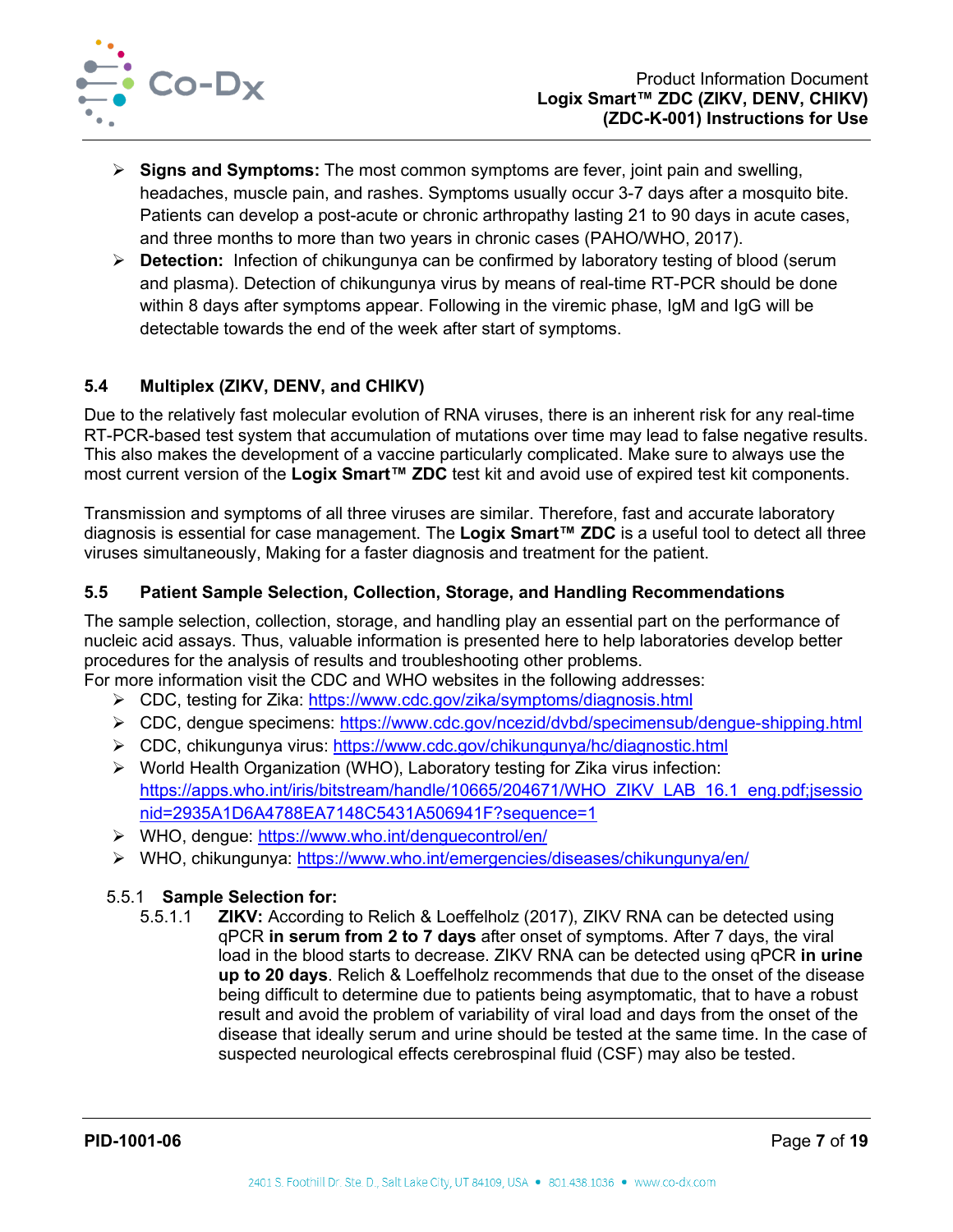

- 5.5.1.2 **DENV:** Dengue virus can be detected using qPCR **in serum and plasma up to 7 days** after onset of symptoms. After this period a nucleic acid assays can be performed together with serological tests.
- 5.5.1.3 **CHIKV:** Chikungunya virus can be detected using qPCR **in serum or plasma up to 8 days** after onset of symptoms. After this period nucleic acid assays can be performed together with serological tests.
- 5.5.2 **Sample Storage:** Samples are best kept refrigerated at 2-8°C and tested within 48 hours. If there is a delay of more than 48 hours before testing whole blood, serum should be separated and stored separately. The WHO recommends that all other types of specimens may be kept at -20°C for up to 7 days. For storage longer than 7 days, specimens should be frozen at -70°C. (World Health Organization, 2016).
- 5.5.3 **Sample Handling:** real-time RT-PCR analysis on clinical samples from patients who are suspected or confirmed to be infected with Zika, dengue, or chikungunya viruses should be conducted under Biosafety Level 2 (BSL-2) conditions as described in the *WHO Laboratory Biosafety Manual, 3rd ed*. Any testing for the presence of Zika, dengue, or chikungunya viruses should be performed in appropriately equipped laboratories by staff trained in the relevant technical and safety procedures. National guidelines on laboratory biosafety should be followed in all circumstances (World Health Organization, 2016).

# <span id="page-8-0"></span>**6 PRODUCT DESCRIPTION**

The **Logix Smart™ ZDC** test kit is an *in vitro* diagnostic test, based on real-time polymerase chain reaction technology. It tests for the presence or absence of ribonucleic acid (RNA) of Zika, dengue types 1-4, and chikungunya viruses. Specifically, in serum or plasma (collected alongside with urine), or cerebrospinal fluid (CSF) from patients suspected of Zika, and serum or plasma from patients suspected of dengue, or chikungunya viral infections. Serology test confirmation may be needed if onset of infection has passed the early stages of these diseases.

The **Logix Smart™ ZDC** test includes an internal control to identify possible qPCR inhibition, confirm the integrity of the reagents, and verify the quality of sample extraction. The **Logix Smart™ ZDC** test also includes a positive control which includes three synthetic RNA molecules carrying sequences that are homologous to Zika (ZIKV), dengue (DENV), and chikungunya (CHIKV) viruses and are targeted by this multiplex assay. Positive controls represent a source of cross-contamination. Precautions should be taken to prevent and minimize the risk.

CoPrimers™ included in the **Logix Smart™ ZDC** test include the following:

- > CoPrimers™ that are targeting ZIKV are labelled with the FAM™ fluorophore
- CoPrimers™ that are targeting DENV are labelled with the CAL Fluor® Orange 560 fluorophore
- CoPrimers™ that are targeting CHIKV are labelled with the Quasar® 670 fluorophore
- CoPrimers™ that are targeting the Internal Positive Control (IPC) DNA are labelled with CAL Fluor® Red 610 fluorophore

CoPrimers™ of the **Logix Smart™ ZDC** test are based on current sequence alignments of zika virus, chikungunya virus, and all four dengue virus subtypes (1-4). This allows for the RNA detection and differentiation/multiplexing of all assays (ZIKV, DENV, CHIKV), but does not differentiate between the subtypes of dengue.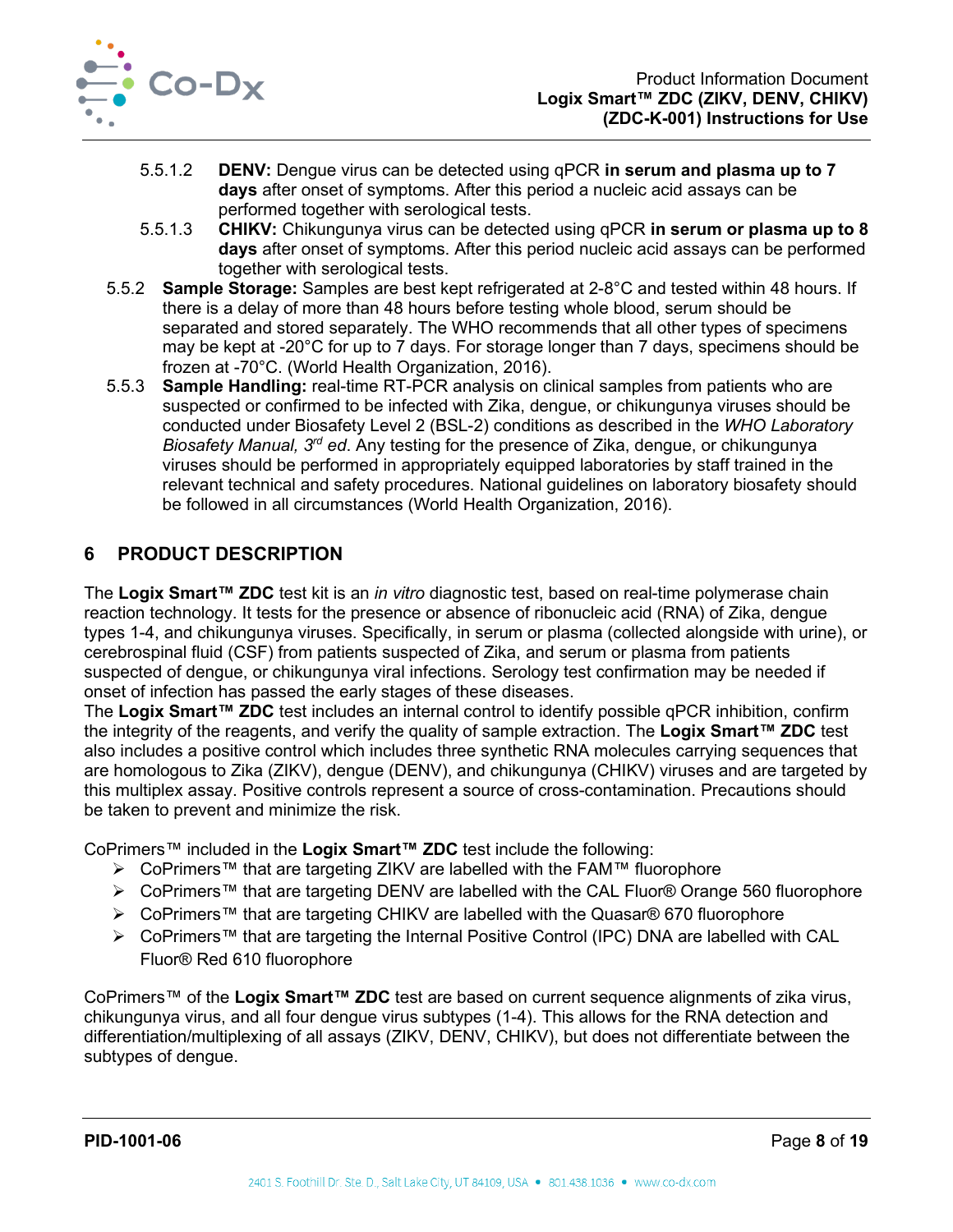

The test is a one-step reverse transcription qPCR test, with an internal positive control from RNA to cDNA, PCR amplification of the targets, and the internal positive control cDNA, and simultaneous detection of PCR amplicons by fluorescent dye labelled CoPrimers™. The kit consists of a master mix with proprietary CoPrimer™ mixture (brown lid tube), all positive controls (red lid tube), and Nuclease-Free water (clear lid tube). All kit components are manufactured ready to use immediately upon arrival.

# <span id="page-9-0"></span>**7 MATERIALS AND DEVICES (REQUIRED BUT NOT PROVIDED)**

- $\triangleright$  Appropriate 4-channel real-time PCR instrument, compatible with the fluorophores used in this test.
	- $\circ$  Two real-time PCR instruments have been used and tested with the product, the CoDx Box thermocycler (Bio Molecular Systems), and the Eco 48 (Cole-Parmer). Of these, only the CoDx Box thermocycler (Bio Molecular Systems) has been validated with the current version of the product. Other validation exercises will include testing more thermocyclers, as well as creating specific protocols for those thermocyclers.
- $\triangleright$  Appropriate nucleic acid extraction system or kit
- $\triangleright$  Vortex mixer
- $\triangleright$  Centrifuge with a rotor for 2 mL reaction tubes
- $\triangleright$  Pipettes (adjustable)
- $\triangleright$  Pipette tips with filters (disposable)
- $\triangleright$  Powder-free gloves (disposable)
- $\triangleright$  Ice
- $\triangleright$  Biosafety cabinet, ideally BSL-2 facility.



Before performing any testing or running any patient sample, verify that all instruments have been properly installed, calibrated, and maintained according to the manufacturer's instructions and recommendations. Do **not** use instruments with outdated calibration.

# <span id="page-9-1"></span>**8 PROCEDURE**

The World Health Organization recommends recording the full name, date of birth, contact information, and the time and date of collection of the patient sample. Additionally, the following information could also be collected:

- $\triangleright$  Symptoms, date of onset, duration of symptoms, contact with known Zika virus cases (and type of contact e.g. breastfeeding, sexual partner);
- $\triangleright$  Comprehensive travel history (dates, place, duration of visit); and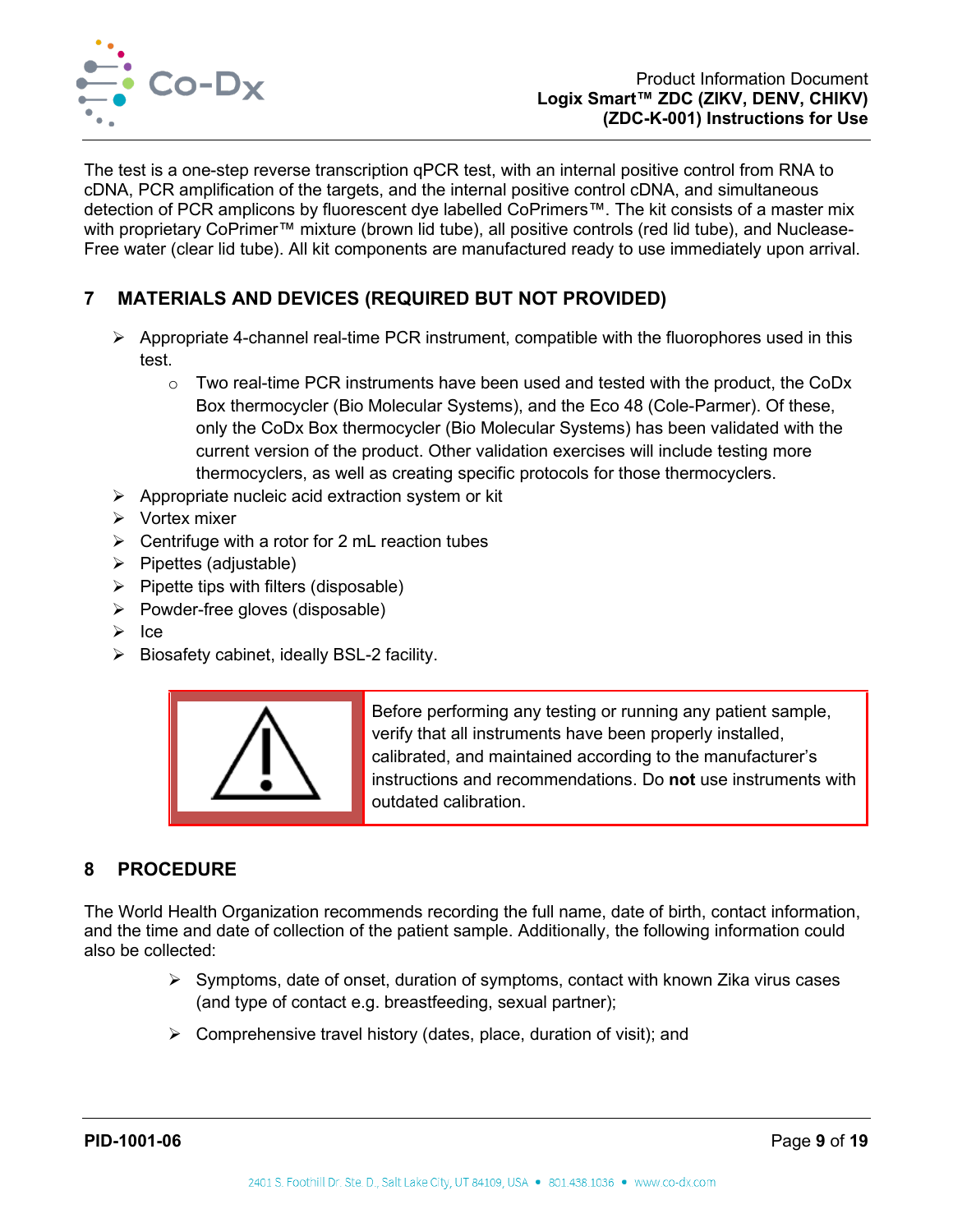

 $\triangleright$  Vaccination history, especially any vaccinations for flaviviruses including yellow fever virus, Japanese encephalitis virus, and dengue virus.

## <span id="page-10-0"></span>**8.1 Patient Sample Collection**

**Logix Smart™ ZDC** can be used to detect one or all the listed viruses. It is recommended to collect samples that will detect all viruses simultaneously. If the user wishes to not test for all viruses simultaneously or would like additional information on when to collect, refer to *section [5.5 above](#page-7-1)*.

 **ZDC Multiplex:** Collect serum or plasma, and urine sample (collected at the same time as the serum sample). Cerebrospinal fluid (CSF) can also be used, when testing for Zika only.

#### <span id="page-10-1"></span>**8.2 Sample Preparation**

The quality of the extraction of the RNA from the samples is essential for the performance of **Logix Smart™ ZDC**. The extraction protocol to be followed should be performed following manufacturer's instructions or an internally validated protocol. The extraction method validated with **Logix Smart™ ZDC** and recommended by Co-Diagnostics, Inc. is the QIAamp® Viral RNA Mini Kit (QIAGEN).

- $\triangleright$  Cat No. 52904 for 50 extractions
- $\triangleright$  Cat. No. 52906 for 250 extractions

Alternative nucleic acid extraction systems and kits might also be appropriate. The suitability of the nucleic acid extraction procedure for use with **Logix Smart™ ZDC** must be validated by the user.

Extraction of RNA using the QIAamp® Viral RNA Mini Kit must be performed following the manufacturer's instructions using 140 µL of sample, and a modified elution using 60 µL of buffer AVE. It is highly recommended prior to the elution of nucleic acids, to ensure the removal of all ethanol. For column-based kits, that include washing with buffers containing ethanol, an additional centrifugation step (see extraction procedure) using a new collection tube, is recommended.



If your sample preparation system is using washing buffers containing ethanol, make sure to eliminate any traces of ethanol prior to elution of the nucleic acid. Ethanol is a strong inhibitor of real-time PCR.

The use of carrier RNA is crucial for extraction efficiency and stability of the extracted nucleic acid.

#### <span id="page-10-2"></span>**8.3 Logix Smart™ ZDC Reagent Setup**

- $\triangleright$  When preparing reagents, clean all working surfaces with a fresh 10% bleach solution followed by molecular grade alcohol or another equivalent method of cleaning, that disinfects and degrades nucleic acids.
- All **Logix Smart™ ZDC** master mix, positive control, no template control (nuclease-free water), and sample tubes should be vortexed for 3 seconds, and briefly spun down before using to ensure properly mixed reagents, and to remove any condensation or residue from the lids.
- Thaw all reagents and samples on **ice**, or on a cold block, before starting setup.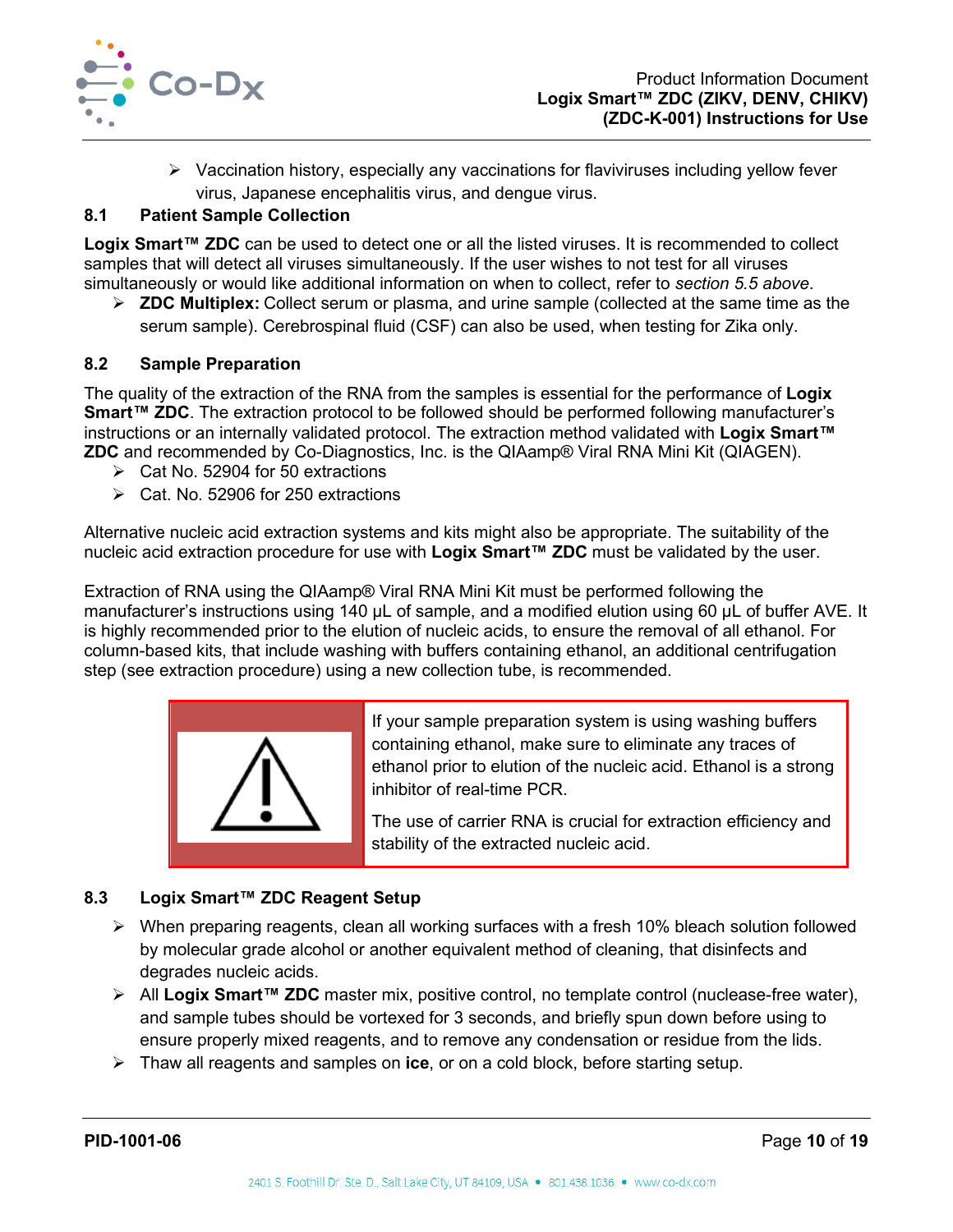

#### <span id="page-11-0"></span>**8.4 Reaction Setup**

- 8.4.1 Every reaction setup should include enough reaction wells for the number of patient samples and at least one positive and one no template control (NTC) (**# patient samples + 2 = total reaction wells needed**). Example: 5 patient samples to test + 1 PC well + 1 NTC well = 7 total reaction wells.
- 8.4.2 All pipetting should be done on **ice,** if possible. Pipetting of positive control and sample elution is recommended to be done in a separate area, if possible, or at a separate time, then the master mix and nuclease-free water. Change pipette tips in-between patient sample elution and change pipette tips after pipetting each component. Pipet positive control last if possible, to avoid contamination events.
- 8.4.3 Pipet 5 µL of **Master Mix** into each well being used in an appropriate optical plate or optical reaction tube (example: CoDx Box real-time PCR instrument uses 48-well reaction tubes).
- 8.4.4 Pipet 5 µL of patient sample (elution from nucleic acid extraction) or 5 µL of a control (**No Template Control** (nuclease-free water) and **Positive Control**) to the appropriate well(s). At least one positive and one NTC control must be included in each run.
- 8.4.5 Seal the reaction plate with an optical adhesive film or the reaction tubes with appropriate lids.
- 8.4.6 Place plate or tubes into real-time PCR instrument in the correct orientation and start run.

#### <span id="page-11-1"></span>**8.5 PCR Instrument Setup**

- 8.5.1 If using Co-Diagnostics Inc. CoDx Box, contact the Laboratory (801) 438-1036 ext. 03 for the template file for download. The template file comes pre-programmed with the PCR instrument setup described in this section. When not using a template, or using another device, use the settings outlined below to program the PCR instrument.
	- 8.5.1.1 To achieve optimal performance from the test, it is important to make sure that the instrument is compatible with the conditions outlined below.
- 8.5.2 Define the following settings:

| Reaction Volume   | $10 \mu L$ |
|-------------------|------------|
| Ramp Rate         | Default    |
| Passive Reference | None       |

#### 8.5.3 Program PCR instrument with the cycling conditions below:

|                          | <b>Stage</b> | <b>Cycles</b> | <b>Temperature</b> | <b>Time</b>   |
|--------------------------|--------------|---------------|--------------------|---------------|
| Reverse<br>Transcription | Activation   |               | $45^{\circ}$ C     | 15<br>minutes |
| Initial<br>Denaturation  | Hold         |               | $95^{\circ}$ C     | minutes       |
|                          |              |               | $95^{\circ}$ C     | seconds       |
| Amplification            | Cycling      | 50            | $55^{\circ}$ C     | 32<br>seconds |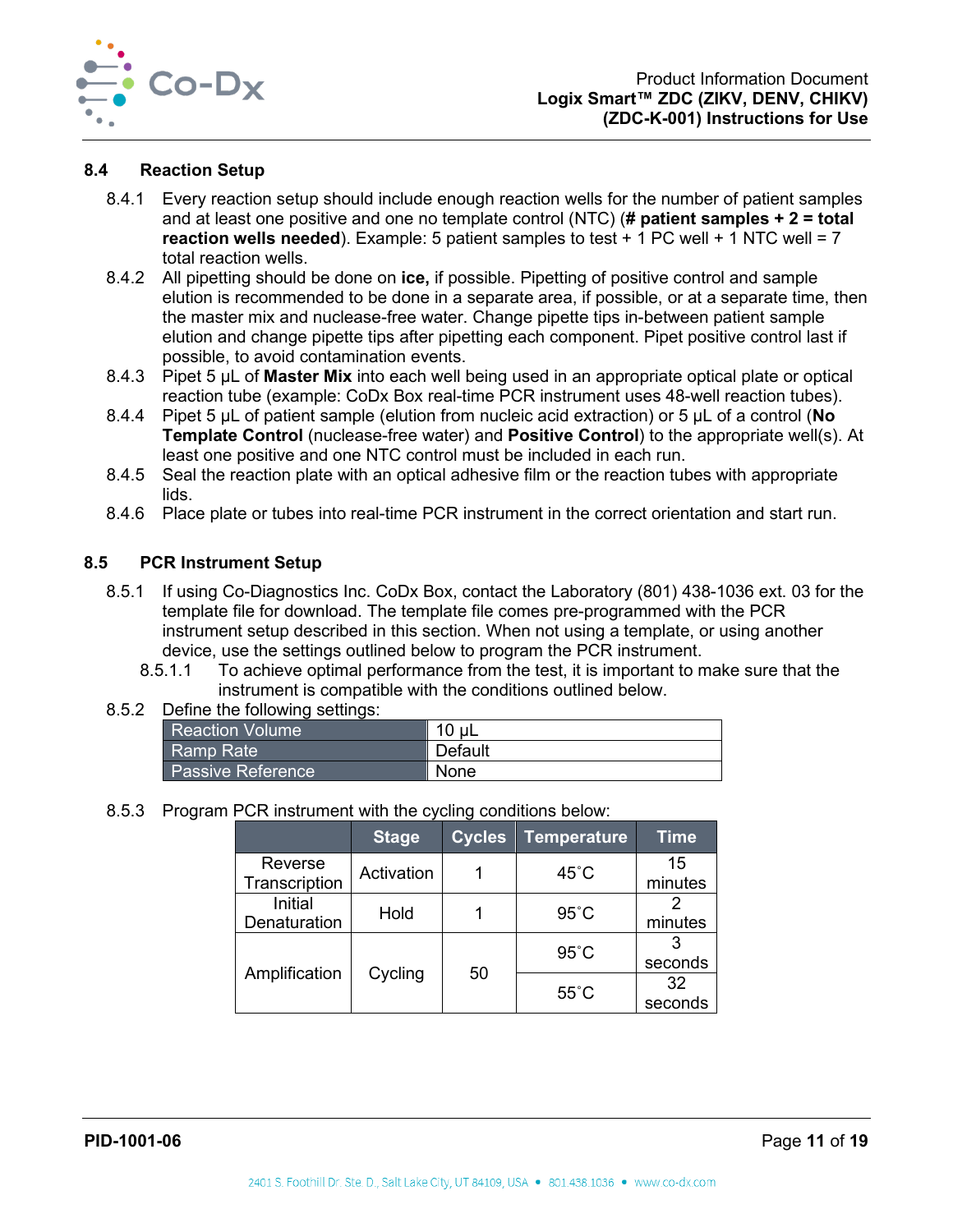

- 8.5.1 Ensure that PCR instrument being used is compatible with fluorophores below. Some devices may not have options for the quencher. If needing help or have questions, contact Co-Diagnostics Inc. Technical Support at (801) 438-1036 ext. 02.
- 8.5.2 Define the fluorescence detectors (dyes):

| ∣Target <sup>∣</sup>         | <b>Detector Name</b> | <b>Reporter</b>                 | Quencher             |
|------------------------------|----------------------|---------------------------------|----------------------|
| <b>ZIKV</b> specific RNA     | <b>ZIKV</b>          | <b>FAM™</b>                     | BHQ <sup>®</sup> - 1 |
| <b>DENV</b> specific RNA     | <b>DENV</b>          | <b>CAL Flour® Orange</b><br>560 | BHQ <sup>®</sup> - 1 |
| <b>CHIKV specific RNA</b>    | <b>CHIKV</b>         | Quasar <sup>®</sup> 670         | $BHQ@ - 2$           |
| RNaseP specific<br>RNA (IPC) | <b>RNaseP</b>        | CAL Flour® Red 610              | $BHQ@ - 2$           |

 $\triangleright$  When the run is finished, ensure that the run file is saved.

# <span id="page-12-0"></span>**9 DATA ANALYSIS**

For basic information regarding data analysis on specific real-time PCR instruments please refer to the user manual of the respective instrument.

Verification and validation studies performed for **Logix Smart™ ZDC (ZDC-K-001)** were conducted following Good Laboratory Practices for Molecular Biology assays (Viana & Wallis, 2011). If these conditions are not met, the performance will show higher variability due to user errors while conducting the experiment.

## <span id="page-12-1"></span>**9.1 Validity of Diagnostic Test Runs**

- 9.1.1 Valid Diagnostic Test Run
- $\triangleright$  Check to see that both the positive and no template control passed.

| 9.1.1.1<br>The following control conditions must be met: |                           |                                                       |             |             |              |                       |
|----------------------------------------------------------|---------------------------|-------------------------------------------------------|-------------|-------------|--------------|-----------------------|
| <b>Control Type</b>                                      | <b>Control Name</b>       | <b>Purpose of Control</b>                             | <b>ZIKV</b> | <b>DENV</b> | <b>CHIKV</b> | Inter<br>Con<br>(RNas |
|                                                          | ZIKV (FAM™)               |                                                       | $\ddot{}$   | $\ddot{}$   | $\ddot{}$    | +                     |
| <b>ZDC Positive</b>                                      | <b>DENV</b><br>(CF®560)   | Verifies the<br>performance of the                    |             |             |              |                       |
| <b>Control</b>                                           | <b>CHIKV</b><br>(Q@670)   | master mix                                            |             |             |              |                       |
|                                                          | <b>RNaseP</b><br>(CF®610) |                                                       |             |             |              |                       |
| <b>No Template</b><br><b>Control</b>                     | Master Mix +<br>Water     | Verifies the reagents<br>are free of<br>contamination |             |             |              |                       |

9.1.1.1 The following control conditions must be met:

 $\triangleright$  If controls pass, interpret the sample results.

**nal Control (RNaseP)**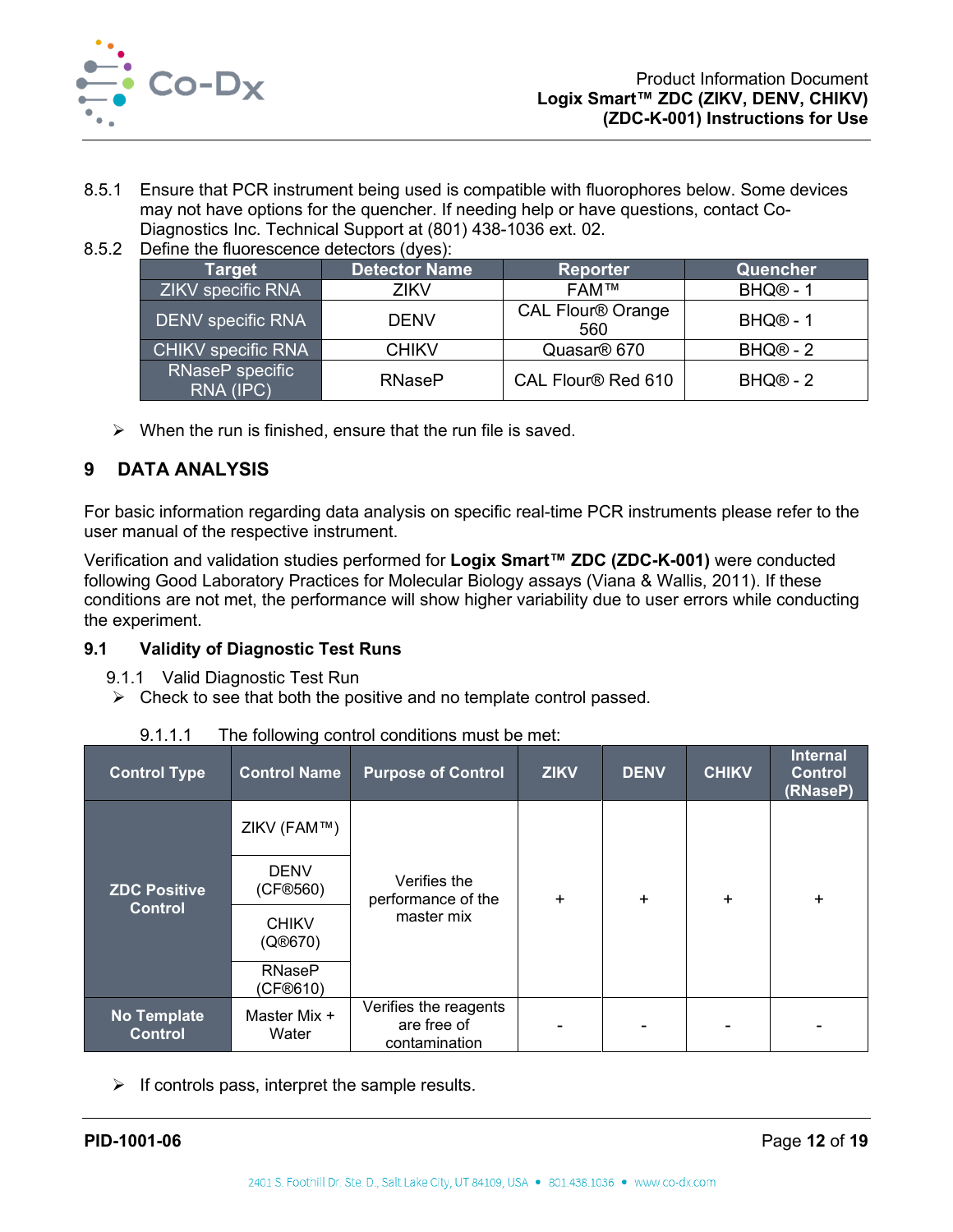

- 9.1.2 Invalid Diagnostic Test Run
	- 9.1.2.1 If any of the controls fail, the run is invalid. Document the run and initiate troubleshooting.

#### <span id="page-13-0"></span>**9.2 Interpretation of Results**

Once the controls have passed, the unknown samples can be interpreted based on three possible outcomes:

- $\triangleright$  Positive
- $\triangleright$  Negative
- $\triangleright$  Inconclusive

A **Positive** result will show an amplification curve or cycle threshold value for ZIKV, DENV, or CHIKV at or below 45 cycles. Amplification curves greater than 45 cycles for ZDC are in the uncertainty zone. The presence of a curve for positive sample in all or any of the ZIKV, DENV, or CHIKV indicates a positive result. The amplification of the RNaseP shows that the extraction was successful.

A **Negative** result will show no amplification for ZIKV, DENV, or CHIKV; however, occasionally amplification greater than 45 cycles occurs in ZDC or RNaseP channels. Any amplification curves greater than 45 cycles for ZDC are outside of the detection limits for the assay. The absence of a curve for ZDC indicates a negative result ONLY when the RNaseP (IPC) marker is positive.

An **Inconclusive** result will result if any of the controls fail. See troubleshooting.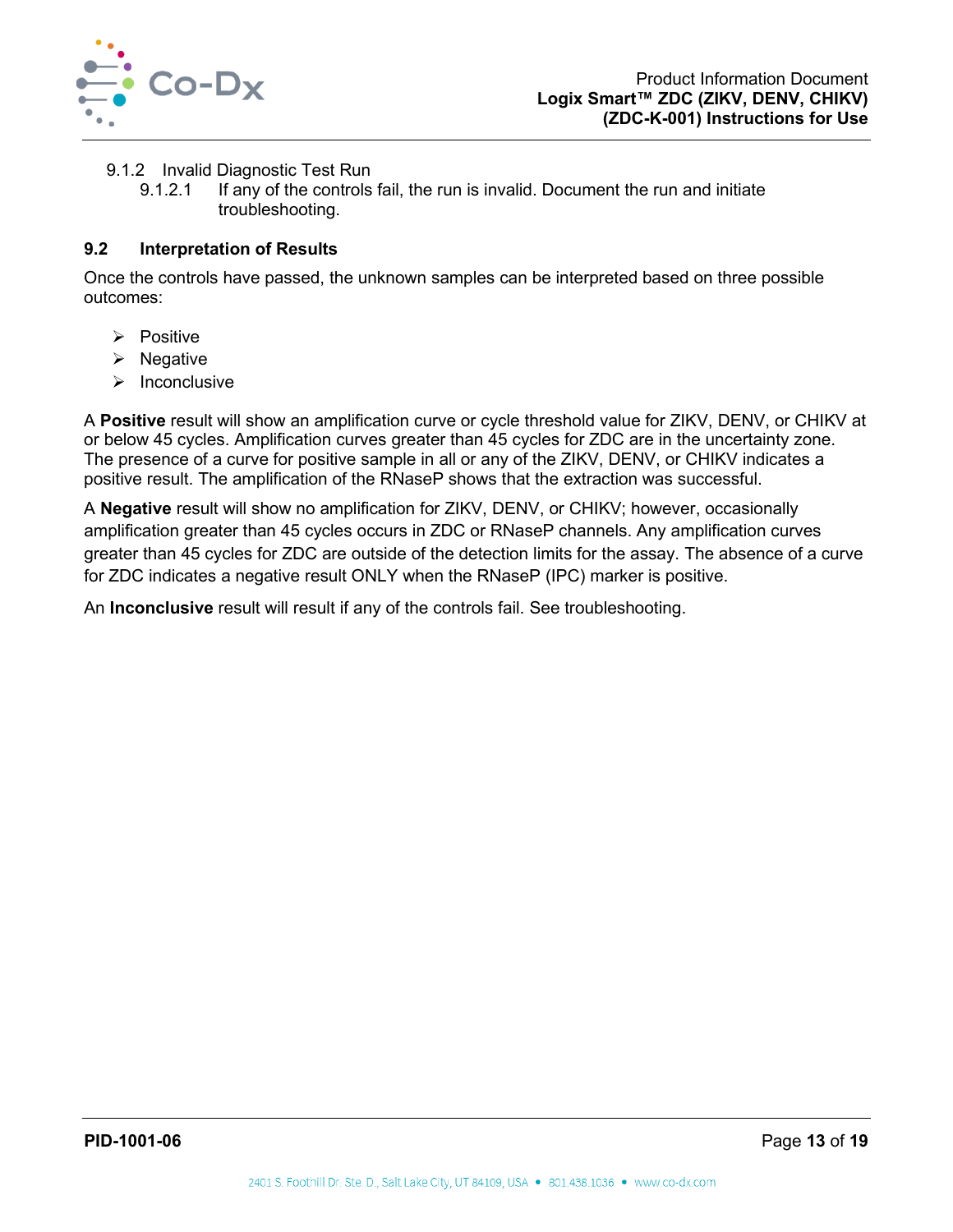

| <b>Marker</b>                                                                                                    | <b>ZIKV</b>       | <b>DENV</b> | <b>CHIKV</b> | <b>Patient Internal</b><br><b>Positive</b><br><b>Control</b><br>(RNaseP) | Logix<br>Smart™<br><b>Positive</b><br><b>Control</b> | <b>No Template</b><br><b>Control (NTC)</b><br>Logix Smart™<br>Master Mix +<br><b>Nuclease-Free</b><br><b>Water</b> | <b>Result</b>                                         |  |  |
|------------------------------------------------------------------------------------------------------------------|-------------------|-------------|--------------|--------------------------------------------------------------------------|------------------------------------------------------|--------------------------------------------------------------------------------------------------------------------|-------------------------------------------------------|--|--|
|                                                                                                                  | ٠                 | $\ddot{}$   | ٠            |                                                                          |                                                      |                                                                                                                    | $ZDC +$                                               |  |  |
|                                                                                                                  |                   |             |              |                                                                          |                                                      |                                                                                                                    |                                                       |  |  |
|                                                                                                                  |                   |             |              |                                                                          |                                                      |                                                                                                                    | $ZIKV +$                                              |  |  |
|                                                                                                                  | ٠                 |             |              |                                                                          |                                                      |                                                                                                                    | DENV-                                                 |  |  |
|                                                                                                                  |                   |             |              |                                                                          |                                                      |                                                                                                                    | CHIKV-                                                |  |  |
|                                                                                                                  |                   |             |              |                                                                          |                                                      |                                                                                                                    | ZIKV-                                                 |  |  |
|                                                                                                                  |                   | ٠           |              |                                                                          |                                                      |                                                                                                                    | DENV+                                                 |  |  |
|                                                                                                                  |                   |             |              |                                                                          |                                                      |                                                                                                                    | CHIKV-                                                |  |  |
|                                                                                                                  |                   |             |              |                                                                          | <b>Pass</b>                                          |                                                                                                                    | ZIKV-                                                 |  |  |
| <b>Instrument Reading</b>                                                                                        |                   |             |              |                                                                          |                                                      |                                                                                                                    | DENV-                                                 |  |  |
|                                                                                                                  |                   |             |              |                                                                          |                                                      |                                                                                                                    | CHIKV+                                                |  |  |
|                                                                                                                  | ٠<br>٠            |             |              |                                                                          |                                                      |                                                                                                                    | ZIKV+                                                 |  |  |
|                                                                                                                  |                   |             |              |                                                                          |                                                      |                                                                                                                    | DENV+                                                 |  |  |
|                                                                                                                  |                   |             |              |                                                                          | CHIKV-                                               |                                                                                                                    |                                                       |  |  |
|                                                                                                                  |                   |             |              |                                                                          | ZIKV-                                                |                                                                                                                    |                                                       |  |  |
|                                                                                                                  |                   | ÷           |              |                                                                          | DENV+                                                |                                                                                                                    |                                                       |  |  |
|                                                                                                                  |                   |             |              |                                                                          |                                                      |                                                                                                                    | CHIKV+                                                |  |  |
|                                                                                                                  |                   |             |              |                                                                          |                                                      |                                                                                                                    | ZIKV+                                                 |  |  |
|                                                                                                                  | ٠                 |             |              |                                                                          |                                                      | DENV-                                                                                                              |                                                       |  |  |
|                                                                                                                  |                   |             |              |                                                                          |                                                      |                                                                                                                    | <b>CHIKV+</b>                                         |  |  |
|                                                                                                                  |                   |             |              |                                                                          |                                                      | Fail<br><b>Pass</b>                                                                                                |                                                       |  |  |
|                                                                                                                  | <b>Any Result</b> |             |              | <b>Pass</b>                                                              | Fail                                                 | <b>Pass</b>                                                                                                        | Inconclusive:<br><b>See</b><br><b>Troubleshooting</b> |  |  |
|                                                                                                                  |                   |             |              |                                                                          | <b>Pass</b>                                          | Fail                                                                                                               |                                                       |  |  |
| Note: Anything before 45 cycles is considered a positive reading (+). Anything after 45 cycles is considered a   |                   |             |              |                                                                          |                                                      |                                                                                                                    |                                                       |  |  |
| negative reading (-). When possible, always check that the medical history and/or symptoms match with the result |                   |             |              |                                                                          |                                                      |                                                                                                                    |                                                       |  |  |
| prior to treatment.                                                                                              |                   |             |              |                                                                          |                                                      |                                                                                                                    |                                                       |  |  |

The interpretation of results can be translated to the following table:

# <span id="page-14-0"></span>**10 TROUBLESHOOTING**

Co-Diagnostics Inc. values customer feedback and wants to be informed of any issues with the **Logix Smart™ ZDC kit,** even if the recommended steps for troubleshooting solves the issue. To give feedback please fill out the Customer Feedback Form by visiting <https://codiagnostics.com/contact/feedback/>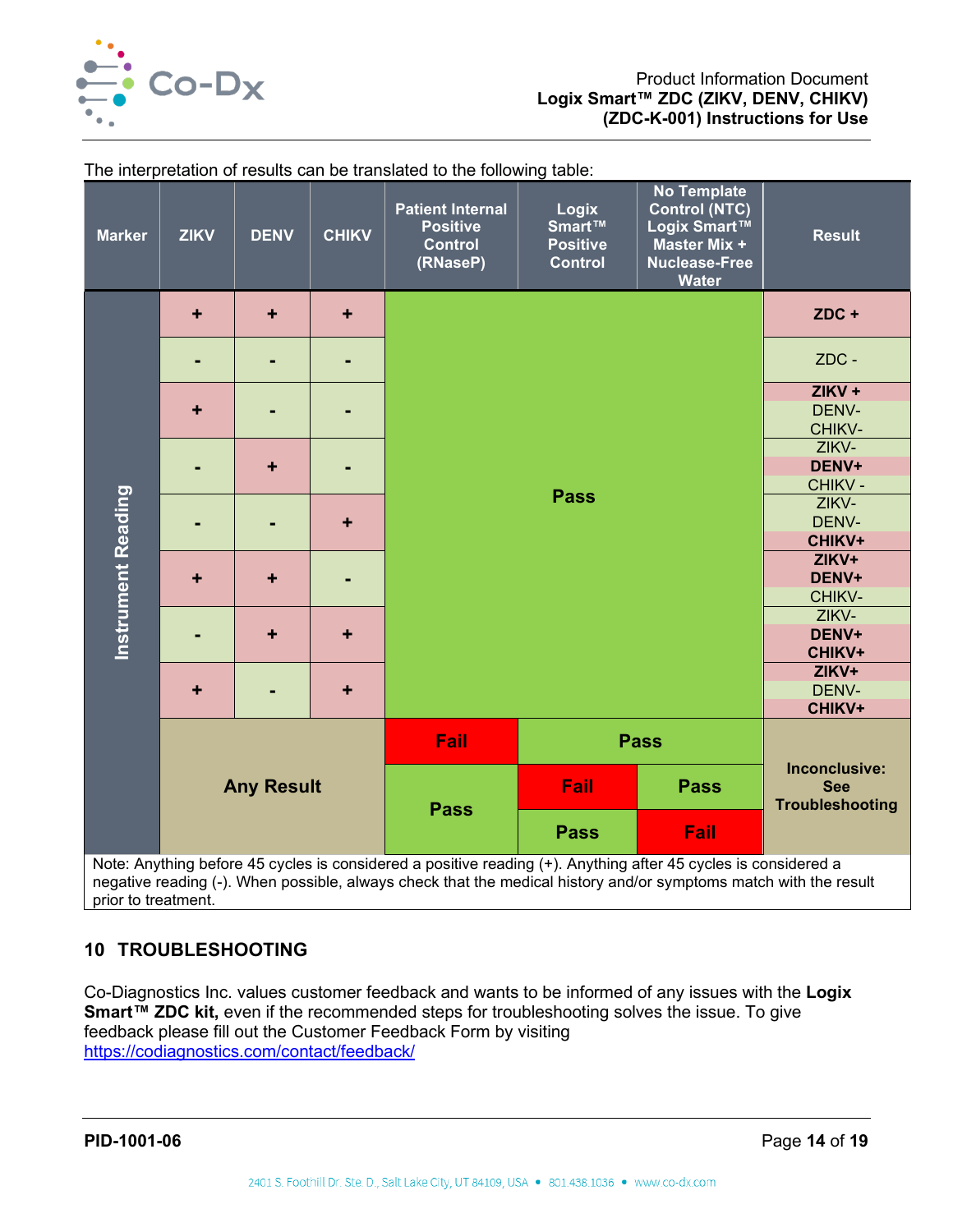

## <span id="page-15-0"></span>**10.1 Stability**

Real-time and accelerated shelf-life and in-use stability studies are currently under testing. Presently, the expiration date of this product has been established as 12 months. It is not recommended to use expired kit reagents, doing so may lead to inaccurate results.

Always use the most recent version of this document for updates as more stability information will be added when studies are completed.

#### <span id="page-15-1"></span>**10.2 User Errors**

Good Laboratory Practices for Molecular Biology Diagnostics (Viana & Wallis, 2011) are necessary for the use of this product. This product is not intended to be used by untrained personnel.

It is essential for the user to have some molecular biology experience and be familiar with proper pipetting technique to prevent errors, such as splashes, crossover contamination, and errors on volume selection. Pipette tips must be replaced after every pipetting. Gloves must be replaced often. Equipment, such as pipettes and real-time PCR instruments, should be calibrated when applicable.

90 minutes of online training for Good Laboratory Practices for Molecular Genetics Testing (Centers for Disease Control and Prevention, 2017) is available at the CDC website at the following link <https://www.cdc.gov/labtraining/training-courses/good-lab-practices-molecular-genetics-testing.html>

#### <span id="page-15-2"></span>**10.3 Invalid Results/Inconclusive Results**

#### 10.3.1 **Logix Smart™ ZDC Positive Control** not amplifying

No amplification from the positive control could be the result of one or multiple factors, such as:

- $\triangleright$  Pipetting errors (pipetting control into the wrong well, missing a well, pipetting inadequate amount of reagent),
- $\triangleright$  Incorrect placement of plates or tubes into the real-time PCR instrument,
- **Logix Smart™ ZDC Master Mix** or **Logix Smart™ ZDC Positive Control** degradation (result of reagents being at temperatures above -20°C for an extended period),
- $\triangleright$  Use of expired reagents,
- $\triangleright$  or the wrong reagents being used.

Without further evidence, it is best to disregard the results from the patient samples and re-test by reamplification. If the positive control fails again, then an investigation should be conducted to identify possible causes for error, and the test must be reprocessed from extraction or not, depending on the investigation results and risks identified in the process. If failure of the positive control, after reextraction and re-amplification, happens a third time, open a new **Logix Smart™ ZDC Positive Control** or **Master Mix**, and retest. If still failing, please contact Co-Diagnostics Inc. Technical Support by calling (801) 438-1036 ext. 02.

## 10.3.2 **RNaseP (Internal Positive Control (IPC))** not amplifying in patient samples

No amplification from the RNaseP channel could be the result of one or multiple factors, such as:

- $\triangleright$  Not enough nuclear material in the patient sample,
- $\triangleright$  PCR inhibitors such as: ethanol and heparin,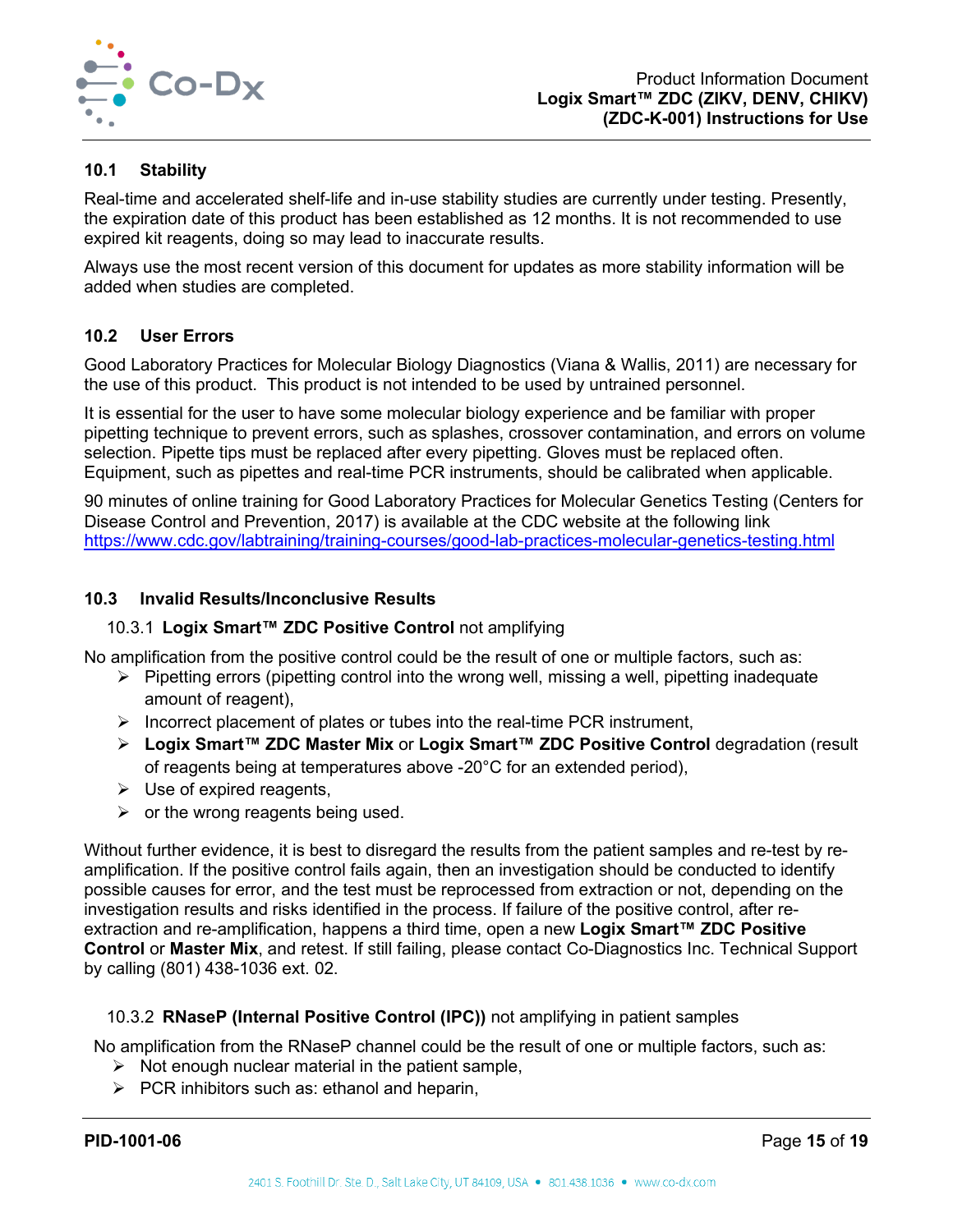

- $\triangleright$  the extraction was performed incorrectly,
- $\triangleright$  or the extraction kit used is not compatible or has a step that eliminates RNaseP DNA.
- $\triangleright$  Note: Positive amplification in ZIKV, DENV, or CHIKV channel indicates positive result despite the lack of concurrent amplification in the IPC channel. The IPC amplification is dependent on the presence of human genomic DNA (gDNA) in the extraction sample, amount of which is governed by the type of the patient sample and the extraction procedure used. Samples obtained from culture or sterile/pure sites (e.g. CSF, urine, cell lysates, etc.) may not contain the human RNaseP gene. In such case, the two negative markers indicate a true negative result for Zika, dengue types 1-4, or chikungunya.

Negative patient results cannot be trusted and re-testing by re-amplification should be performed. If the IPC fails again, then samples should be re-extracted and re-amplified. If it fails after that an investigation should be conducted to identify possible causes for error. If the cause for the error is clear, the test can either be signed out as **inconclusive** due to either PCR inhibitors being present or not enough nuclear material being present. If the cause for error is unclear contact Co-Diagnostics Inc. Technical Support by calling (801) 438-1036 ext. 02 for help.

## 10.3.3 **No Template Control** showing amplification

 $\triangleright$  Amplification of ZDC in a No Template Control indicates contamination in one or more of the reagents, incorrect placement of plate or tube into the real-time PCR instrument, or pipetting errors.

None of the results can be trusted and re-testing by re-amplification should be performed. If the NTC fails again, then an investigation should be conducted to identify possible causes for error, and the test must be reprocessed from extraction or not, depending on the investigation results and risks identified in the process. If failure of the NTC, after re-extraction and re-amplification, happens a third time, open a new nuclease-free water and retest. If still failing, please contact Co-Diagnostics Inc. Technical Support by calling (801) 438-1036 ext. 02.

# <span id="page-16-0"></span>**11 LIMITATIONS**

- $\triangleright$  Strict compliance with this document is required for optimal results. Please, always use the most recent version of this document. This can be downloaded for free at: <http://codiagnostics.com/resources/instructions-for-use/>
- $\triangleright$  Use of this product is to be limited to trained and instructed personnel in real-time PCR techniques and IVD procedures.
- $\triangleright$  Good laboratory practices are essential for the proper performance of this assay. It is also recommended that upon receipt of reagents that a test run be performed to check the purity, integrity, and performance of the reagents prior to testing on patient samples.
- $\triangleright$  Appropriate specimen collection, transport, storage, and processing procedures is required for optimal results.
- Do not use the **Logix Smart™ ZDC** kit components directly on the specimens collected. Perform an appropriate nucleic acid extraction prior to using this assay.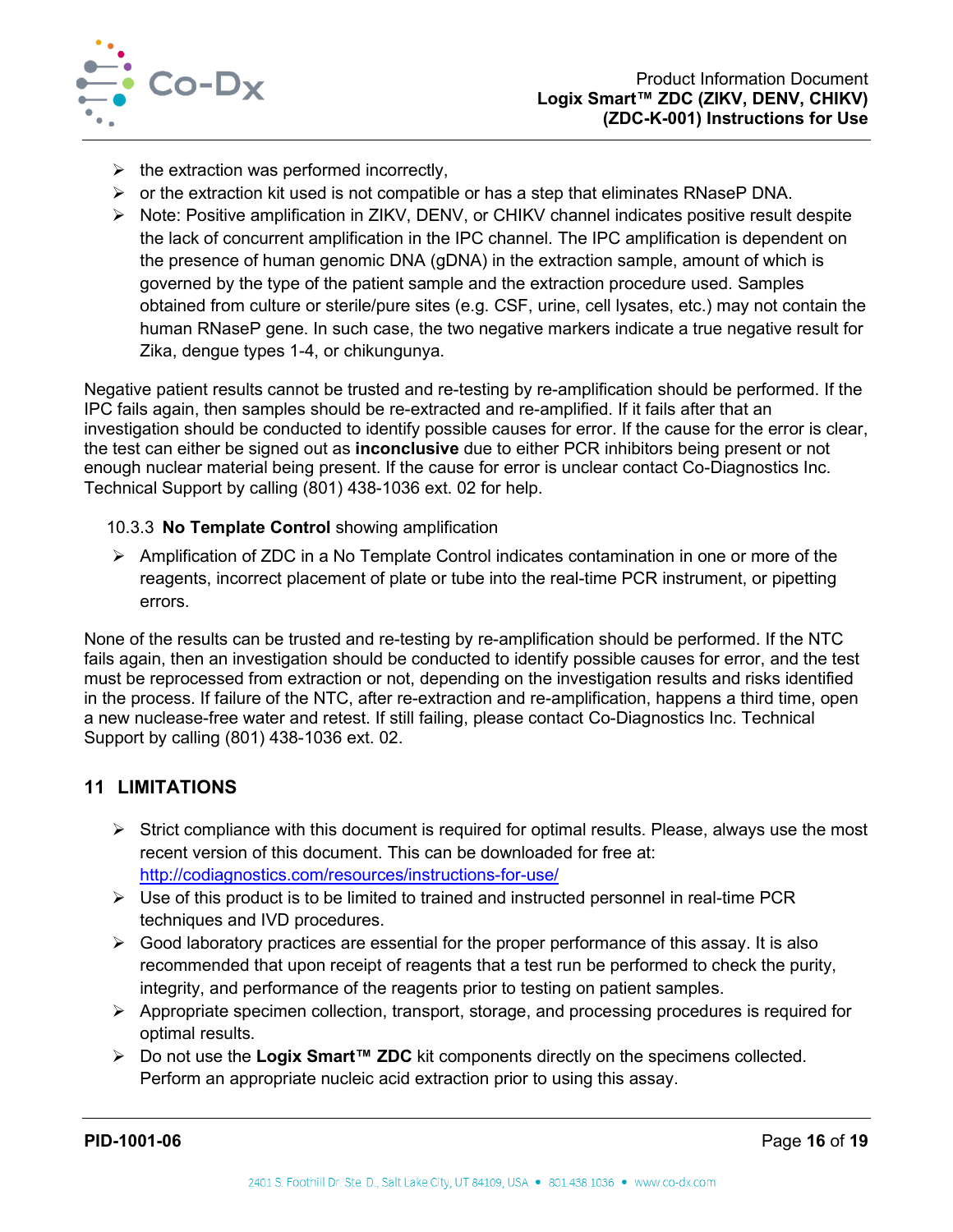

- $\triangleright$  The presence of PCR inhibitors may cause false negatives or invalid results.
- ▶ Potential mutations of the target regions of the ZIKV, DENV, and CHIKV genome covered by this test kit may result in failure to detect the presence of the pathogens.
- As with any diagnostic test, results of the **Logix Smart™ ZDC** kit are to be interpreted with consideration of all clinical and laboratory findings.

# <span id="page-17-0"></span>**12 LIMIT OF DETECTION**

Diagnostic Evaluation is based on only contrived samples with serum, plasma and urine used for matrix.

| <b>Marker</b> | Specimen                               | <b>Strain</b>                                     | <b>Estimated LOD</b>              |
|---------------|----------------------------------------|---------------------------------------------------|-----------------------------------|
|               | Serum                                  | Asian lineage, PRVABC59                           | $3.19 \times 10^4$ copies/mL      |
|               | (spiked post-extraction)               | African, MR766                                    | $3.23$ x10 <sup>4</sup> copies/mL |
| Zika virus    | Plasma<br>(spiked pre-extraction)      | Asian lineage, PRVABC59                           | 1.52 $x104$ copies/mL             |
|               | Urine<br>(spiked post-extraction)      | Asian lineage, PRVABC59                           | 6.23 $x104$ copies/mL             |
|               | <b>CSF</b><br>(spiked post-extraction) | Asian lineage, PRVABC59                           | 4.83 x10 <sup>4</sup> copies/mL   |
| Chikungunya   | Serum<br>(spiked post-extraction)      | S <sub>27</sub> Petersfield                       | 1.03 $x103$ copies/mL             |
| virus         | Plasma<br>(spiked pre-extraction)      | R91064                                            | 4.27 x10 <sup>3</sup> copies/mL   |
|               |                                        | Quantitative Synthetic<br>Dengue virus type 1 RNA | 2.11 x10 <sup>5</sup> copies/mL   |
|               | Plasma (spiked post-                   | N/A IDT (synthetic RNA<br>template)               | 8.21 x10 <sup>4</sup> copies/mL   |
|               | extraction)                            | Dengue Type 2, New<br>Guinea C                    | 9.08 x10 <sup>4</sup> copies/mL   |
| Dengue virus  |                                        | Dengue Type 3, H87                                | 5.05 $x104$ copies/mL             |
| type $1-4$    |                                        | Dengue Type 4, H241                               | $2.69$ x10 <sup>5</sup> copies/mL |
|               |                                        | Dengue Type 1, Hawaii                             | 4.03 x10 <sup>2</sup> PFU/mL      |
|               | Plasma (spiked pre-                    | Dengue Type 2, New<br>Guinea C                    | 7.27 x10 PFU/mL                   |
|               | extraction)                            | Dengue Type 3, H87                                | 1.91 x10 <sup>2</sup> PFU/mL      |
|               |                                        | Dengue Type 4, H241                               | 6.13 x10 <sup>2</sup> PFU/mL      |

## *Table 1 Limit of Detection for Logix Smart™ ZDC*

For more information on performance evaluation, refer to **PID-1027: Logix Smart ZDC-001 Performance Data**.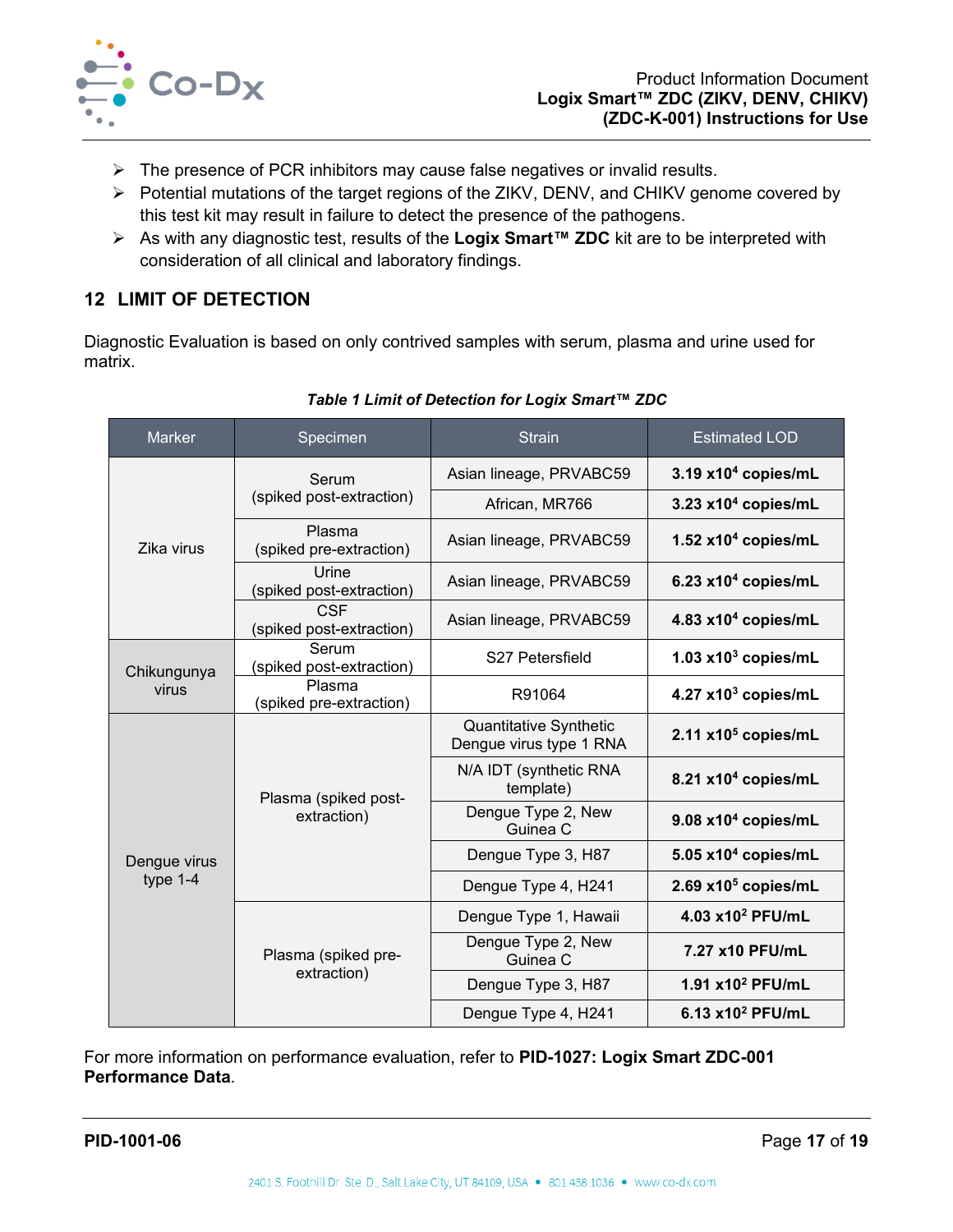

# <span id="page-18-0"></span>**13 QUALITY CONTROL**

In accordance with the Co-Diagnostics Incorporated ISO 13485-certified Quality Management System, each lot of **Logix Smart™ ZDC** kit is tested against predetermined specifications to ensure consistent product quality.

# <span id="page-18-1"></span>**14 TECHNICAL ASSISTANCE**

For technical assistance, please contact our Technical Support using one of the following methods:

- Website:<http://co-dx.com/contact/>
- $\triangleright$  Email: [support@c-dx.com](mailto:support@c-dx.com)
- Phone:  $(801)$  438-1036 ext. 02

# <span id="page-18-2"></span>**15 REFERENCES**

- Araújo, T. V., Ximenes, R. A., Miranda-Filho, D. d., Souza, W. V., Montarroyos, U. R., Melo, A. P., . . . Rodrigues, L. C. (2018, March 1). Association between microcephaly, Zika virus infection, and. *The Lancet Infectious Diseases*, 328–336. doi:https://doi.org/10.1016/S1473-3099(17)30727-2
- Centers for Disease Control and Prevention. (2017, Oct 27). *CDC Laboratory Training: Good Laboratory Practices for Molecular Genetics Testing*. Retrieved Mar 5, 2019, from CDC: https://www.cdc.gov/labtraining/training-courses/good-lab-practices-molecular-geneticstesting.html
- *Dengue and severe dengue.* (2019, April 15). Retrieved from World Health Organization: https://www.who.int/news-room/fact-sheets/detail/dengue-and-severe-dengue
- Relich, R. F., & Loeffelholz, M. (2017). Zika Virus. *Clinics in Laboratory Medicine, 37*(2), 253-267. doi:10.1016/j.cll.2017.01.002
- Silva, L. A., & Dermody, T. S. (2017, Mar 1). Chikungunya virus: epidemiology, replication, disease mechanisms, and prospective intervention strategies. *The Journal of Clinical Investigation, 127*(3), 737-749. doi:10.1172/JCI84417
- Viana, R. V., & Wallis, C. L. (2011). Good Clinical Laboratory Practices (GLCP) for Molecular Based Tests Used in Diagnostic Laboratories. In D. I. Akyar, *Wide Spectra of Quality Control* (pp. 29- 52). InTech. Retrieved from http://www.intechopen.com/books/wide-spectra-of-qualitycontrol/goodclinical-laboratory-practice-gclp-for-molecular-based-tests-used-in-diagnosticlaboratories
- Wilder-Smith, A., & Gubler, D. J. (2008, Nov 1). Geographic Expansion of Dengue: The Impact of international Travel. *Medical Clinics of North America, 92*(6), 1377-1390.
- World Health Organization. (2016, March 23). *Laboratory testing for Zika virus infection.* Retrieved September 15, 2018, from World Health Organization: http://apps.who.int/iris/bitstream/handle/10665/204671/WHO\_ZIKV\_LAB\_16.1\_eng.pdf?sequen ce=1
- World Health Organization. (2018). *2018 Annual review of disease prioritized under the Research and Development Blueprint.* Retrieved September 15, 2018, from
	- http://www.who.int/emergencies/diseases/2018prioritization-report.pdf?ua=1
- *Zika virus.* (2018, July 20). Retrieved from World Health Organization: https://www.who.int/en/newsroom/fact-sheets/detail/zika-virus